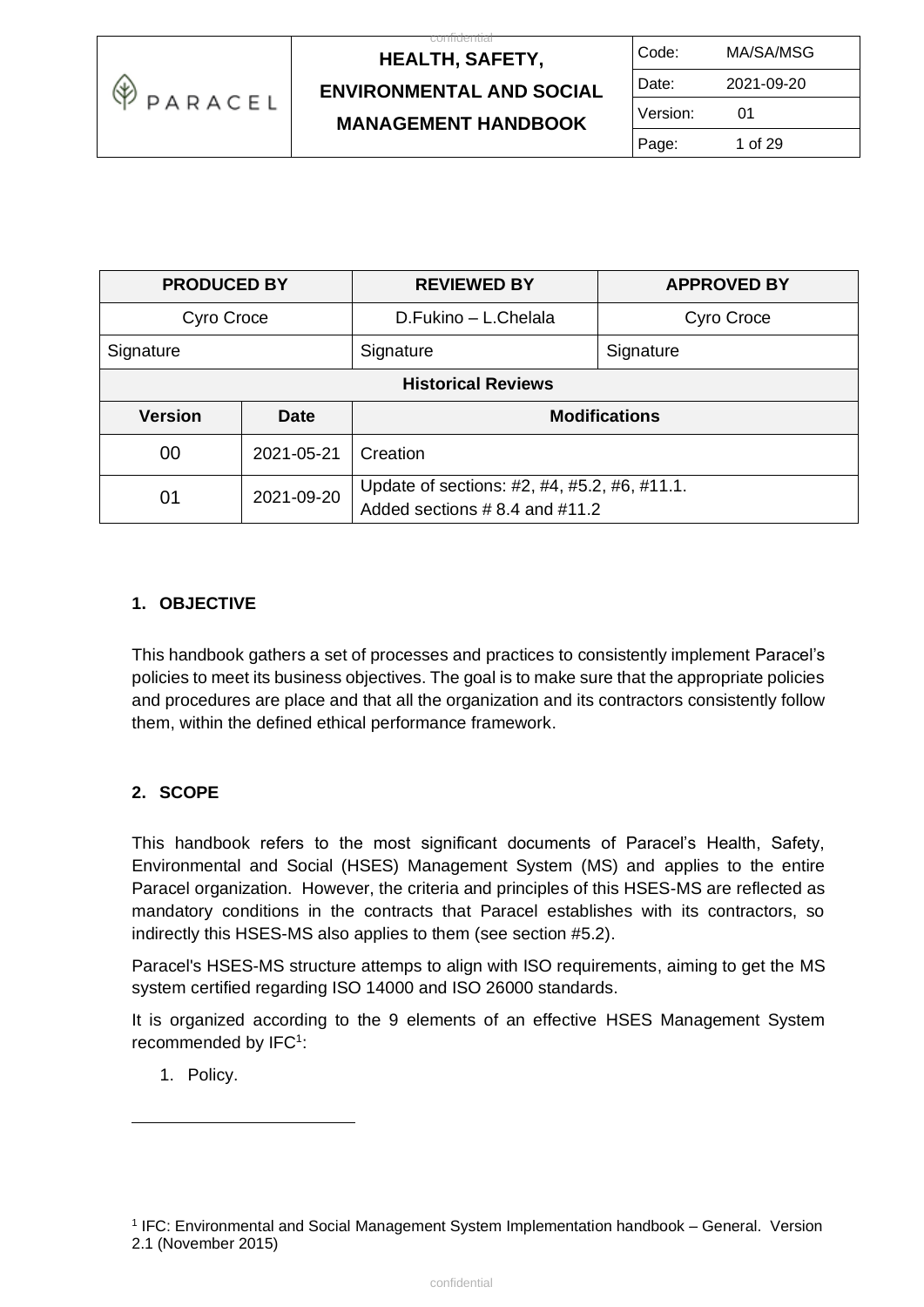

 $\overline{c}$ 

| Code:    | MA/SA/MSG  |  |
|----------|------------|--|
| Date:    | 2021-09-20 |  |
| Version: | 01         |  |
| Page:    | 2 of 29    |  |

- 2. Identification of risks and impacts.
- 3. Management programs.
- 4. Organization capacity and competency.
- 5. Emergency preparedness and response.
- 6. Stakeholder engagement.
- 7. External communications and grievance mechanisms.
- 8. Ongoing reporting to affected communities.
- 9. Monitoring and review.

#### **3. POLICIES**

The guiding principles of Paracel's policies that are more significant from the Health, Safety, Environmental and Social approach are summarized below. The complete description of each policy can be found in the reference document indicated in each one<sup>2</sup>. The full list of Paracel's policies is contained in the document *LI/CO/DOC – List of Management System Current Documents*.

#### **3.1. Sustainability Policy (Doc. Code PO/SS/SUS)**

The company is committed to carrying out its activity in an environmentally and socially responsible manner, to generating value and creating opportunities for society and for the country. This environmental and social commitment is based on the following guiding principles:

- Comprehensive compliance with national legislation and international standards to which it adheres.
- The proactive commitment to caring for the environment in its triple physical, biotic and anthropic dimensions, within the framework of sustainable development.
- The adoption of the best industrial and forestry practices, the incorporation of the best available techniques and the practice of continuous improvement.
- Preventive and permanent management of environmental and social impacts.

<sup>&</sup>lt;sup>2</sup> Official documents are Spanish versions signed by Paracel's CEO.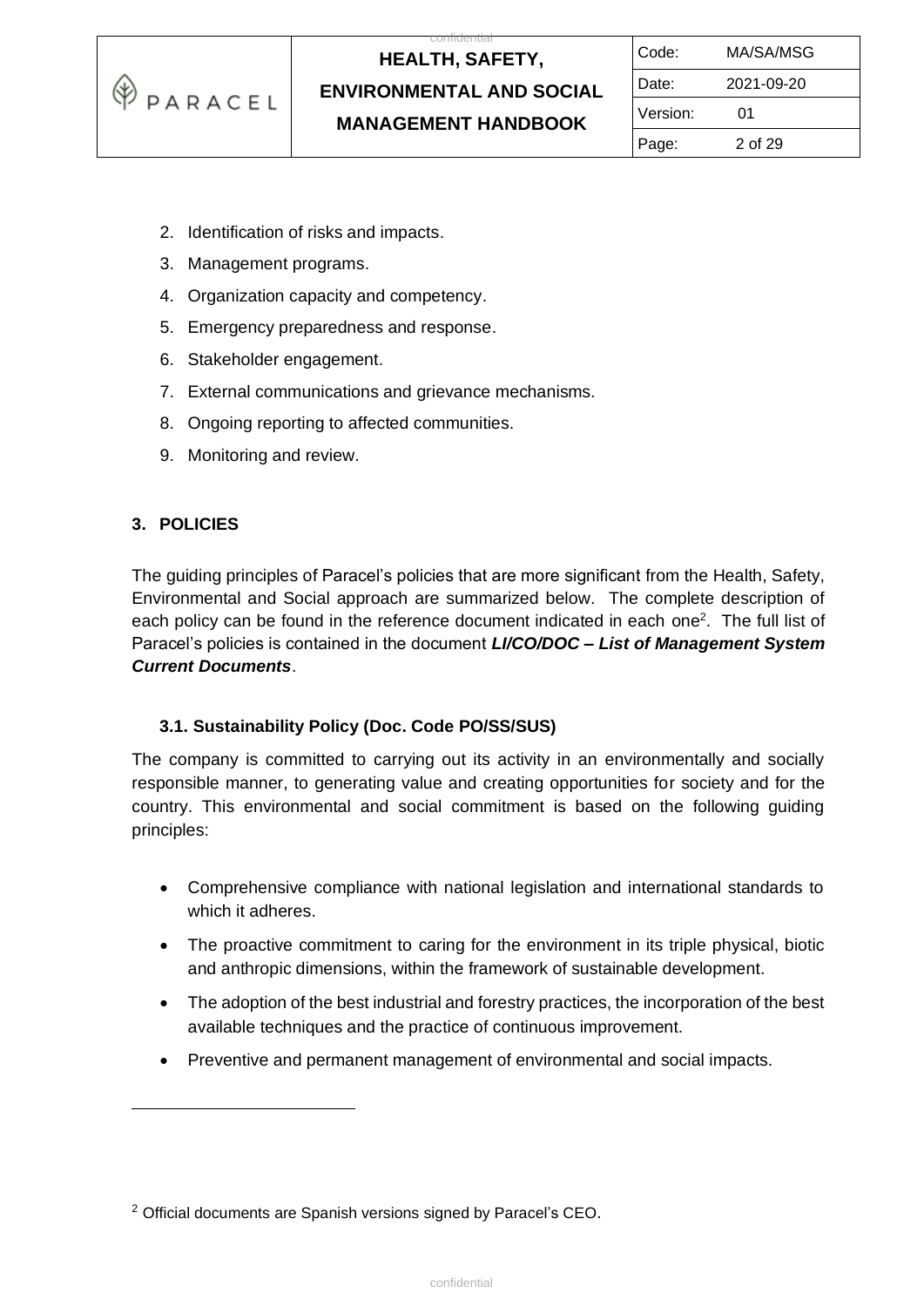|         | <b>HEALTH, SAFETY,</b>          | Code:    | MA/SA/MSG  |
|---------|---------------------------------|----------|------------|
|         | <b>ENVIRONMENTAL AND SOCIAL</b> | Date:    | 2021-09-20 |
| PARACEL | <b>MANAGEMENT HANDBOOK</b>      | Version: | 01         |
|         |                                 | Page:    | 3 of 29    |

- The vigilance for the health and safety of its workers, equal opportunities and the promotion of non-discrimination based on gender, religion, ethnicity, race, sexual orientation, social condition or any other, within the framework of comprehensive respect for human rights.
- The establishment of long-term relationships with local communities, social actors and other interest groups, characterized by their seriousness, transparency and respect.

### **3.2. Human Talent Policy (Doc. Code PO/TH/TAH)**

≪

At Paracel, employees are key for the company's success. Paracel is committed to developing its activities respecting human rights and consolidating a culture based on corporate values and fair and impartial relations. This commitment is based on the following principles derived from the guiding principles of Paracel's Sustainability Policy:

- Fully comply with national legislation and the international standards that it follows.
- Respect internationally recognized human rights, adopting appropriate measures for the prevention, mitigation and, when necessary, the remediation of adverse impacts on human rights.
- Eliminate stereotypes and prejudices and establish practices of equality and equity in all Human Talent processes.
- Ensure a work environment free of discrimination and abusive practices, such as harassment, sexual harassment of any kind, harassment based on race, religion, age, nationality, ethnic or social origin, sexual orientation, gender, marital status, pregnancy, disability or political affiliation.
- Promote the opportunity of hiring people from the Community where they operate.
- Provide a safe and healthy environment (physically and psychologically), complying with the legal requirements in terms of occupational health and prevention of occupational risks.
- Provide access to complaints mechanisms and act proactively to provide solutions to them.
- Reject the use of forced labor and child labor.
- Remunerate employees in a dignifies manner, according to their responsibilities, skills, knowledge, and performance, based on market practices and what is established by local legislation.
- Encourage and promote professional and personal development opportunities for employees.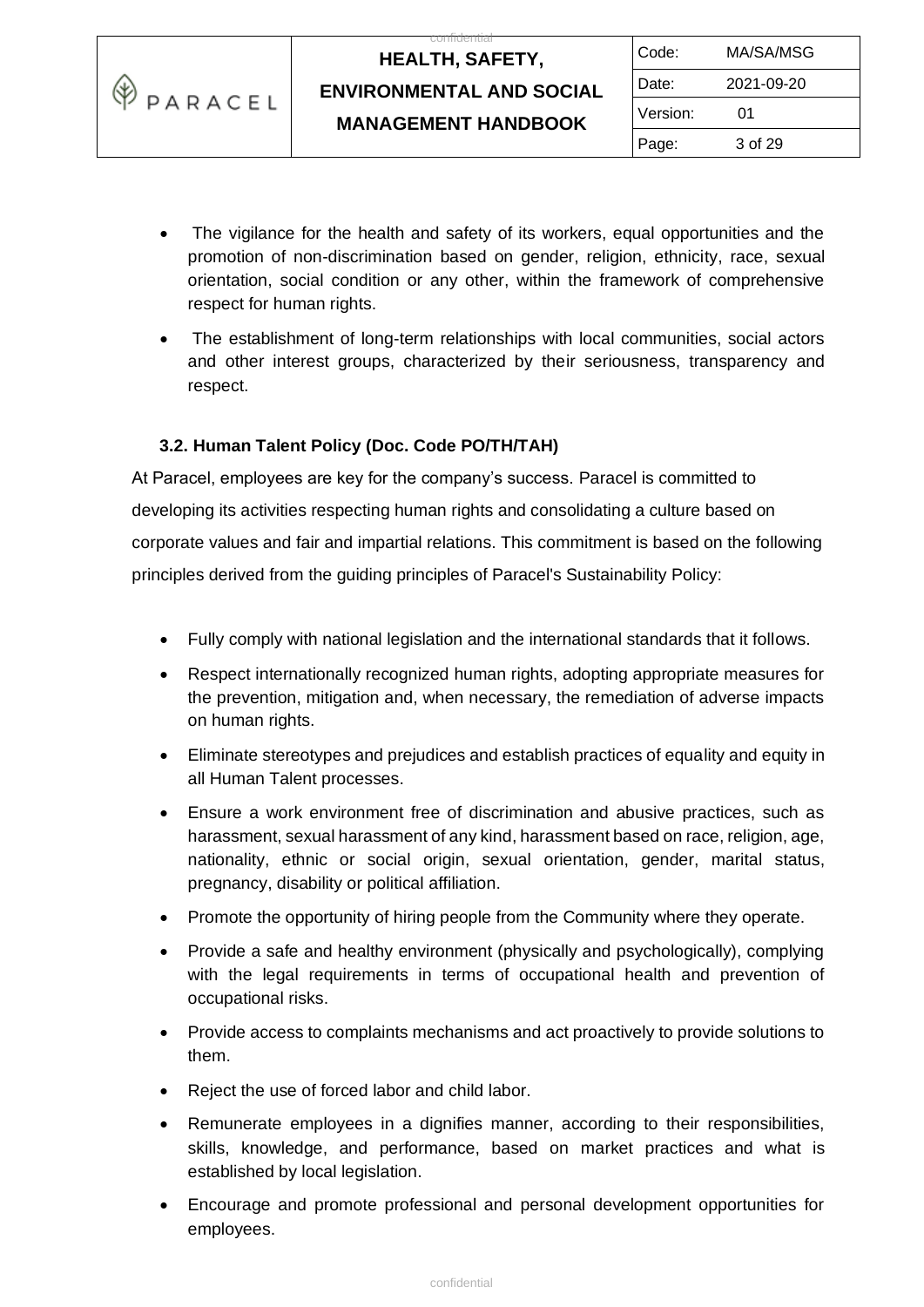

 $\overline{c}$ 

- Respect the freedom of association and collective bargaining rights.
- Establish the means to avoid negative impacts on the way of life and traditional work of indigenous communities, in accordance with the provisions of Convention 169 on Indigenous and Tribal People.
- Contribute to the hiring of vulnerable groups such as: people with disabilities, the elderly, women, immigrants, people from indigenous communities, people with low education, among others.

### **3.3. Stakeholders Engagement Policy (Doc. Code PO/CM/COM)**

The communication will consider the values established by the company and will be respectful of the person and their privacy, of the institutions, of the national symbols and of the authorities, in order to avoid or NOT:

- To offend the morality and good customs prevailing in society.
- To offend institutions in any way, whatever their gender or composition.
- Offending national or foreign national symbols, to the authorities or to people.
- Encourage racial, social, political, religious or discrimination based on nationality, sex or age.
- Attempt against public and / or private property.
- Generate noise pollution that damages people's health and well-being.
- Exposing children or adolescents to situations that violate their rights, established in the Code of Children and Adolescents.
- Inciting the inappropriate exploitation of animals.

Likewise, it will comply with:

- Adequate, objective, transparent, and reliable delivery of information.
- Caring for the environment and all its natural resources, in its different commercial and communication processes.
- Proactive, timely communication with the ability to link the company with its environment, inviting society to scientific, technological, social and environmental dialogue.
- Constantly encourage feedback channels between the company and our stakeholders.

#### **3.4. Indigenous Peoples Engagement Policy (Doc. Code PO/SS/PIN)**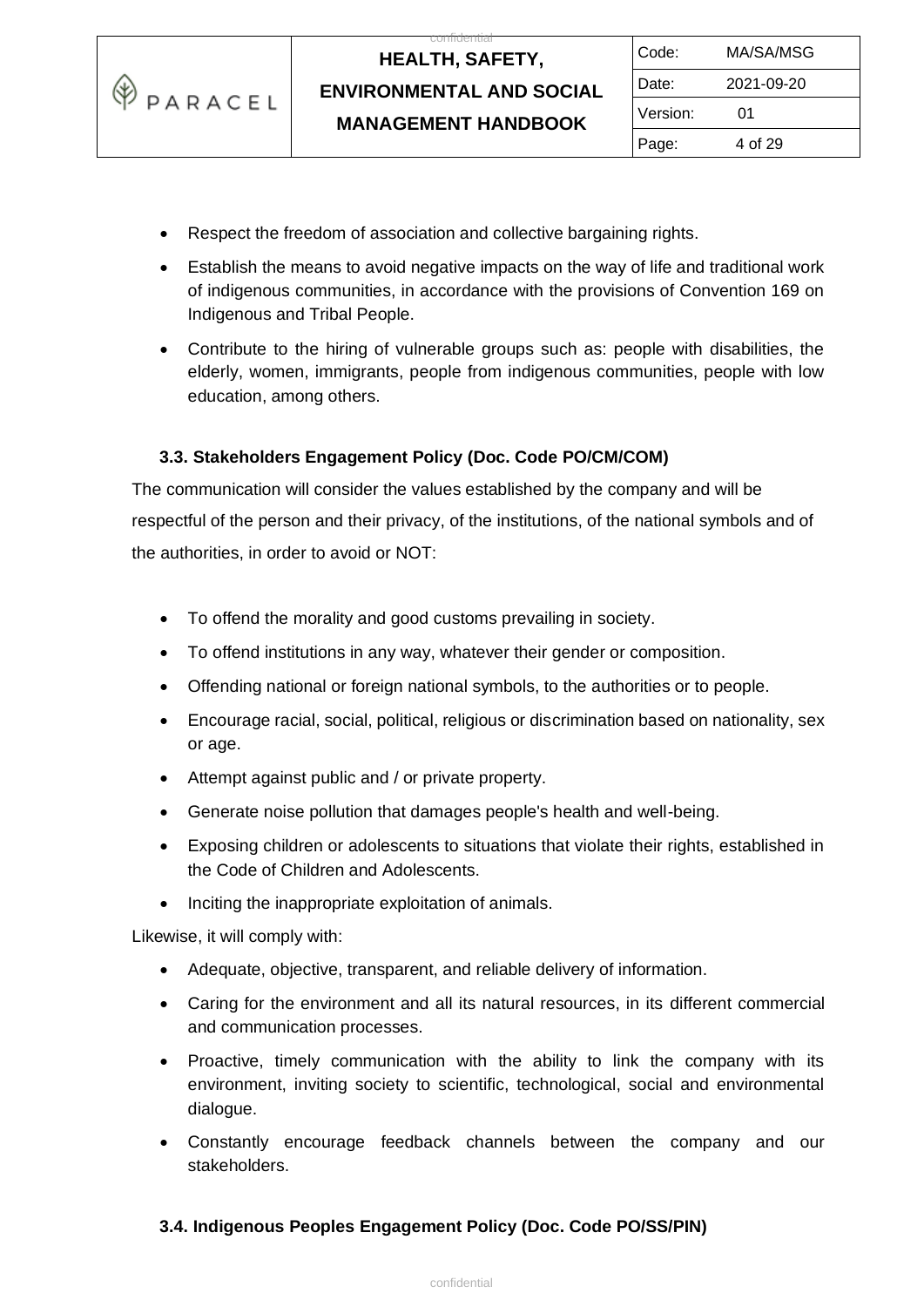

 $\overline{c}$ 

| Code:    | MA/SA/MSG  |  |
|----------|------------|--|
| Date:    | 2021-09-20 |  |
| Version: | 01         |  |
| Page:    | 5 of 29    |  |

The protection of the rights of Indigenous Peoples is a commitment assumed by Paracel, so it must be considered in all processes of engagement with indigenous communities, for this the company will be based on the following guiding principles:

- Evaluate whenever necessary, the risks and social and environmental impacts to the communities of Indigenous Peoples that may be affected by actions or decisions of the company or its allies. The severity of direct and indirect economic, social, cultural and environmental impacts will be considered.
- Respect and promote the principles established in the United Nations Declaration of the Rights of Indigenous Peoples, such as:
	- $\circ$  Right to life, liberty and security: each indigenous person is born with the right to life, to live freely (liberty) and to be safe and secure.
	- $\circ$  Assimilation or destruction of culture: Indigenous peoples and individuals have the right not to be assimilated - this means that they have the right not to be forced to adopt the culture and way of life of others, and that their culture is not destroyed.
	- o Belonging to an indigenous community or nation: indigenous peoples and individuals should not be discriminated against for their membership of an indigenous community or nation.
	- $\circ$  Forced removal or transfer: Indigenous peoples must not be forcibly removed or transferred from their lands. If they are transferred, then it must be only with their free, prior and informed consent, which means that they have the right to make decisions about a transfer, freely, without pressure, having all the information and before anything happens. They are also entitled to compensation for their relocation and, if possible, the option to return to their land.
	- $\circ$  Right to culture: Indigenous peoples have the right to practice and revive their culture and traditions.
	- o Right to spiritual and religious traditions and customs: Indigenous peoples have the right to practice their spiritual and religious traditions.
	- $\circ$  Right to know and use their language, oral histories and traditions: Indigenous peoples have the right to recover, use and bequeath to future generations their histories and languages, oral traditions, writing systems and literature, and to use their own names for communities, places and people. Indigenous peoples also have the right to be heard and understood in their own languages in different contexts.
	- $\circ$  Establishment of educational systems and access to an education that considers cultural particularities: Indigenous peoples have the right to establish and manage their own schools and educational systems. Indigenous people, particularly children, have the same right as any other child to go to school and cannot be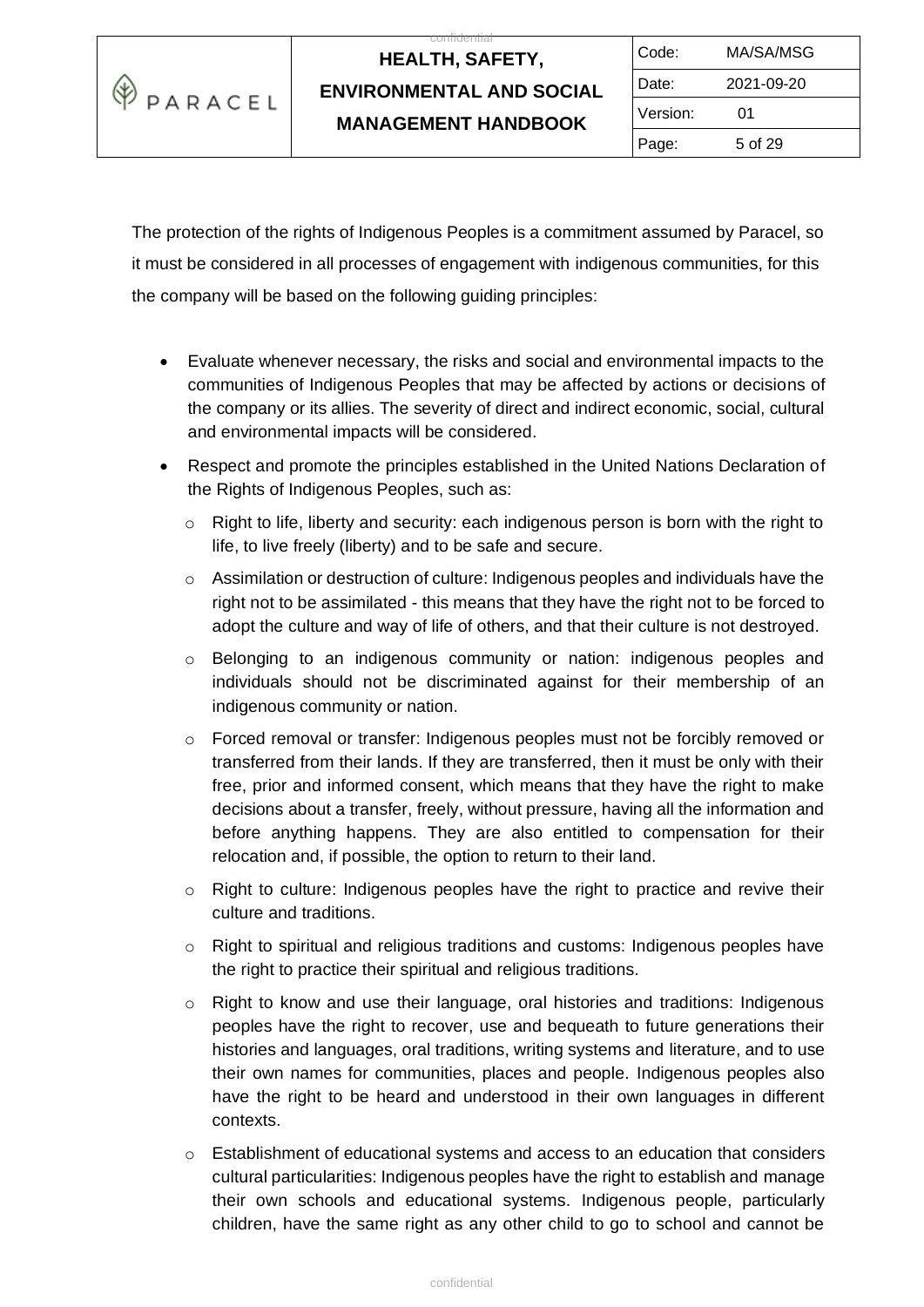

 $\overline{c}$ 

| Code:    | MA/SA/MSG  |  |
|----------|------------|--|
| Date:    | 2021-09-20 |  |
| Version: | 01         |  |
| Page:    | 6 of 29    |  |

excluded because they are indigenous. Children who live within or outside their communities should receive the same benefits from the educational system, in a way that respects indigenous cultures, languages and rights.

- $\circ$  Media: Indigenous peoples have the right to create their own media (for example, radio, television, newspapers, and digital social media) in their own languages and to have access to non-indigenous media.
- $\circ$  Employment: Indigenous individuals and peoples have the right to be treated fairly and not to be discriminated against in all matters related to employment. Indigenous children must be especially protected from child labor.
- $\circ$  Participation in decision-making: indigenous peoples have the right to take part in decision-making in all matters that affect them. This includes the right of indigenous peoples to choose who represents them and to have indigenous decision-making processes respected.
- o Free, prior and informed consent: we must seek to obtain the views and opinions of indigenous peoples and work together with them through their elected representatives in order to obtain their free, prior and informed consent.
- o Livelihood and development: Indigenous peoples have the right to their own political, economic and social systems, and to follow their own traditional ways of obtaining food and other activities that help them in their daily lives.
- $\circ$  Economic and social well-being: Indigenous peoples have the right to improve their economic and social well-being. Particular attention should be paid to the rights of indigenous elders, women, youth, children and people with disabilities.
- o Elderly, women, youth, children and people with disabilities: the rights of indigenous elders, women, youth, children and people with disabilities must be respected. It must be ensured that indigenous women and children are free from all forms of violence and discrimination.
- o Right to health: Indigenous peoples have the right to use traditional medicines and health practices that are appropriate for them. They have the right to have access to medical assistance and social services (for example, getting assistance during pregnancy, going to the doctor or social worker, or getting help with food and housing) without discrimination.
- $\circ$  Spiritual relationship with traditional land and resources: Indigenous peoples have the right to their special and important spiritual relationship with their lands, waters and resources and to bequeath these rights to future generations.
- $\circ$  Right to own, use, develop and control traditional lands and resources: Indigenous peoples have the right to own and develop their lands and resources.
- $\circ$  Indigenous Laws and Traditions on Land and Resources: The laws and traditions of indigenous peoples on land and resources will be respected and recognized.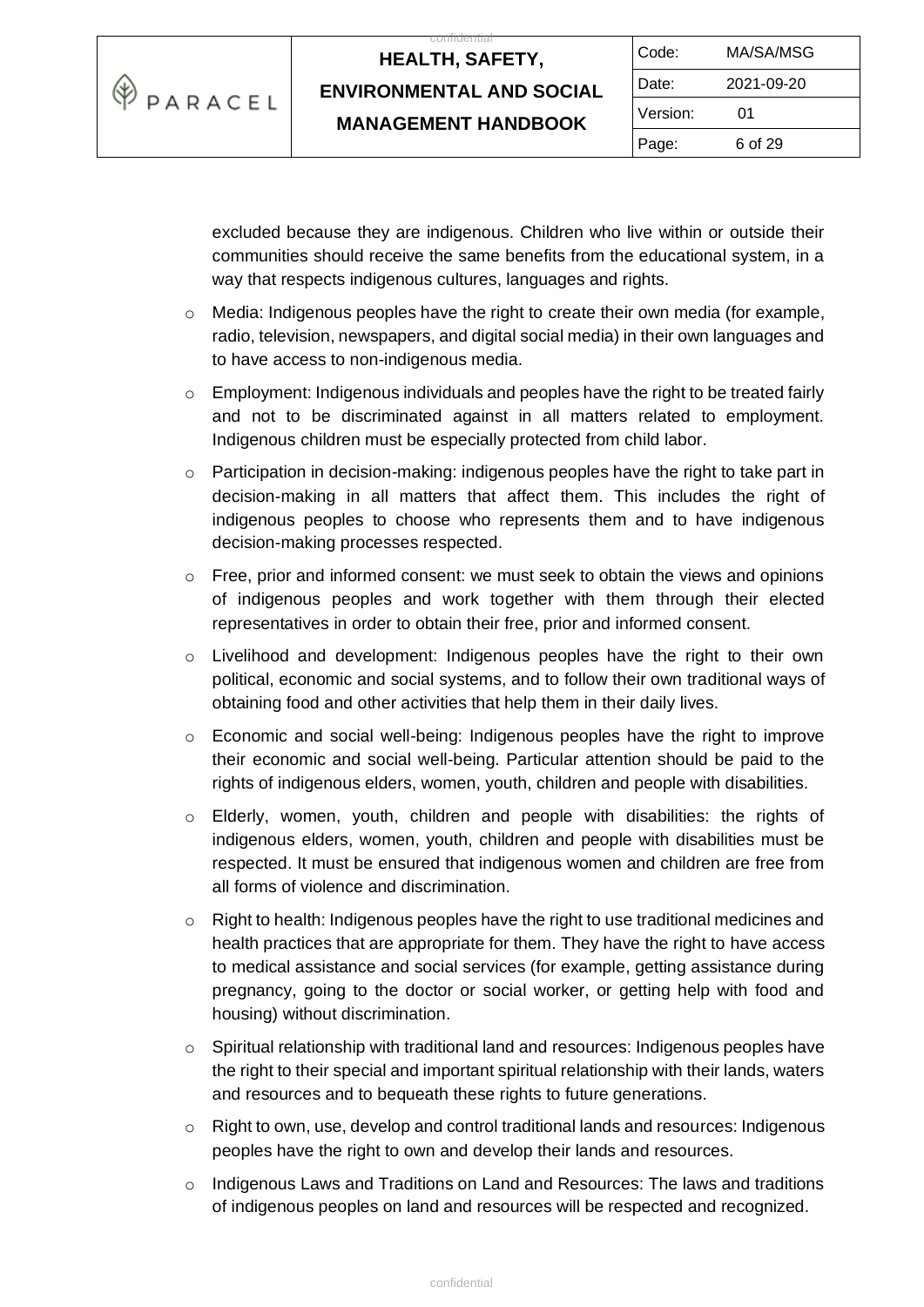| KΨ<br>'PARACEL | <b>HEALTH, SAFETY,</b>          | Code:    | MA/SA/MSG  |
|----------------|---------------------------------|----------|------------|
|                | <b>ENVIRONMENTAL AND SOCIAL</b> | Date:    | 2021-09-20 |
|                | <b>MANAGEMENT HANDBOOK</b>      | Version: | 01         |
|                |                                 | Page:    | 7 of 29    |

and the control

- $\circ$  Rights when lands and resources are unfairly stolen: Indigenous peoples have the right to recover or be compensated when their lands, territories or resources have been unfairly stolen, occupied, used or damaged without their free, prior and informed consent.
- $\circ$  Conservation and protection of the environment, lands and resources: Indigenous peoples have the right to have their environment protected. The right of indigenous peoples to develop and protect their lands, waters and other natural resources must be respected and protected. No hazardous material should be placed on the lands of indigenous peoples without their free, prior and informed consent.
- $\circ$  Cultural and intellectual property: Indigenous peoples have the right to their cultural and intellectual property. Cultural and intellectual property include stories, songs, dance, designs, art, ceremonies, sacred places, and remains of their ancestors. Intellectual property includes such things as indigenous peoples' knowledge of their laws; of their beliefs; spiritual, social, health, educational, economic and environmental systems and practices.
- $\circ$  Land and resource development: Indigenous peoples have the right to decide how they want to develop their lands and resources.
- o Identity, membership and citizenship: Indigenous peoples have the right to decide what their identity or membership is. They also have the right to decide who constitutes their members according to their own customs and traditions. Indigenous peoples have the right to be citizens of the country in which they live.
- $\circ$  Institutional structures and distinctive customs: Indigenous peoples have the right to have their own structures, traditions and laws respected.
- o Recognition, observance and fulfillment of treaties and agreements: all agreements that Paracel has made with indigenous peoples must be respected, including all agreements, treaties and conventions signed by Paraguay and current legislation.
- o Right to self-determination: Indigenous peoples' right to self-determination means that they have the right to decide what is best for them and their communities. They can make their own decisions on issues that concern them and carry them out in a meaningful way for indigenous peoples, while respecting the human rights of members of their community (including children) and also of other peoples.
- $\circ$  Right to cultural identity: Indigenous peoples are equal to all other peoples, but they also have the right to be different, in the way they dress, in the food they eat and in the language they speak.
- $\circ$  Protection against discrimination: the right to be free from discrimination means that it must be ensured that indigenous peoples and individuals are treated in the same way that other people are treated, regardless of sex, disability or religion.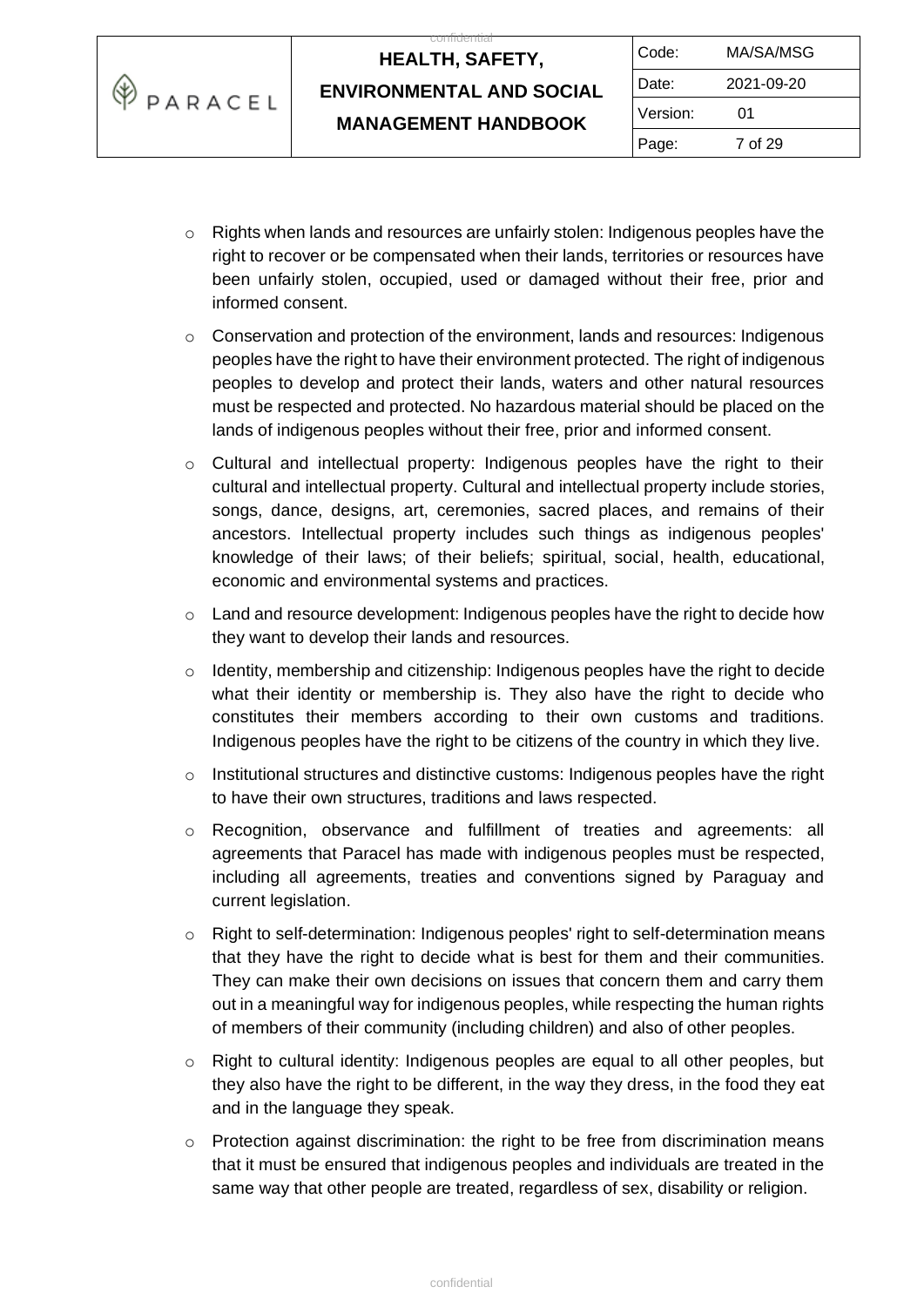

 $\overline{c}$ 

| Code:    | MA/SA/MSG  |  |
|----------|------------|--|
| Date:    | 2021-09-20 |  |
| Version: | 01         |  |
| Page:    | 8 of 29    |  |

- In the relationship with the Indigenous Peoples, Paracel will respect the guidelines established in Decree 1039/18 called Protocol for the Process of Consultation and Free, Prior and Informed Consent with the Indigenous Peoples that live in Paraguay.
- Execute strategies and projects aimed at promoting and developing the capacities and abilities of the members of indigenous peoples, seeking to create opportunities for them to participate and benefit from the activities developed by Paracel, and in this way achieve their development aspirations.
- Encourage suppliers and allies to carry out their activities with integrity, responsibility and respect for indigenous communities, complying with the statements mentioned here.

### **3.5. Labor Health and Safety Policy (Doc. Code PO/TH/SSL)**

PARACEL SA is a world-class company dedicated to eucalyptus afforestation and cellulose production, operating its factory with the highest international standards of environmental, social, economic and occupational health and safety sustainability, for which it is committed to:

- Comply with the legislation and the current national and international regulatory framework in terms of Occupational Health and Safety, as well as with other regulations or certifications applicable to the company.
- Maintain our commitment to Occupational Health and Safety by identifying and managing the risks associated with work activities in order to protect our collaborators and any other person who interacts with the company throughout its value chain, including contractors, suppliers, customers and the environment in general.
- Implement and maintain an Occupational Health and Safety Management System according to the nature and degree of the risks of accidents and occupational diseases, with an emphasis on promoting a preventive and comprehensive protection culture.
- Identify, evaluate, assess and control the risks in each of the activities carried out in order to act preventively in the management of risks for the Health and Safety of people and the integrity of the facilities.
- Assign and commit the physical, human and financial resources necessary for the development of the Occupational Health and Safety Management System.
- Train, train and prepare employees in Occupational Health and Safety issues, in order to ensure that they have the skills required to carry out work in safe conditions and be able to respond quickly to unexpected events.
- Continuously improve our performance in occupational health and safety through an effective management system, focused on the use of innovative solutions and the development of people.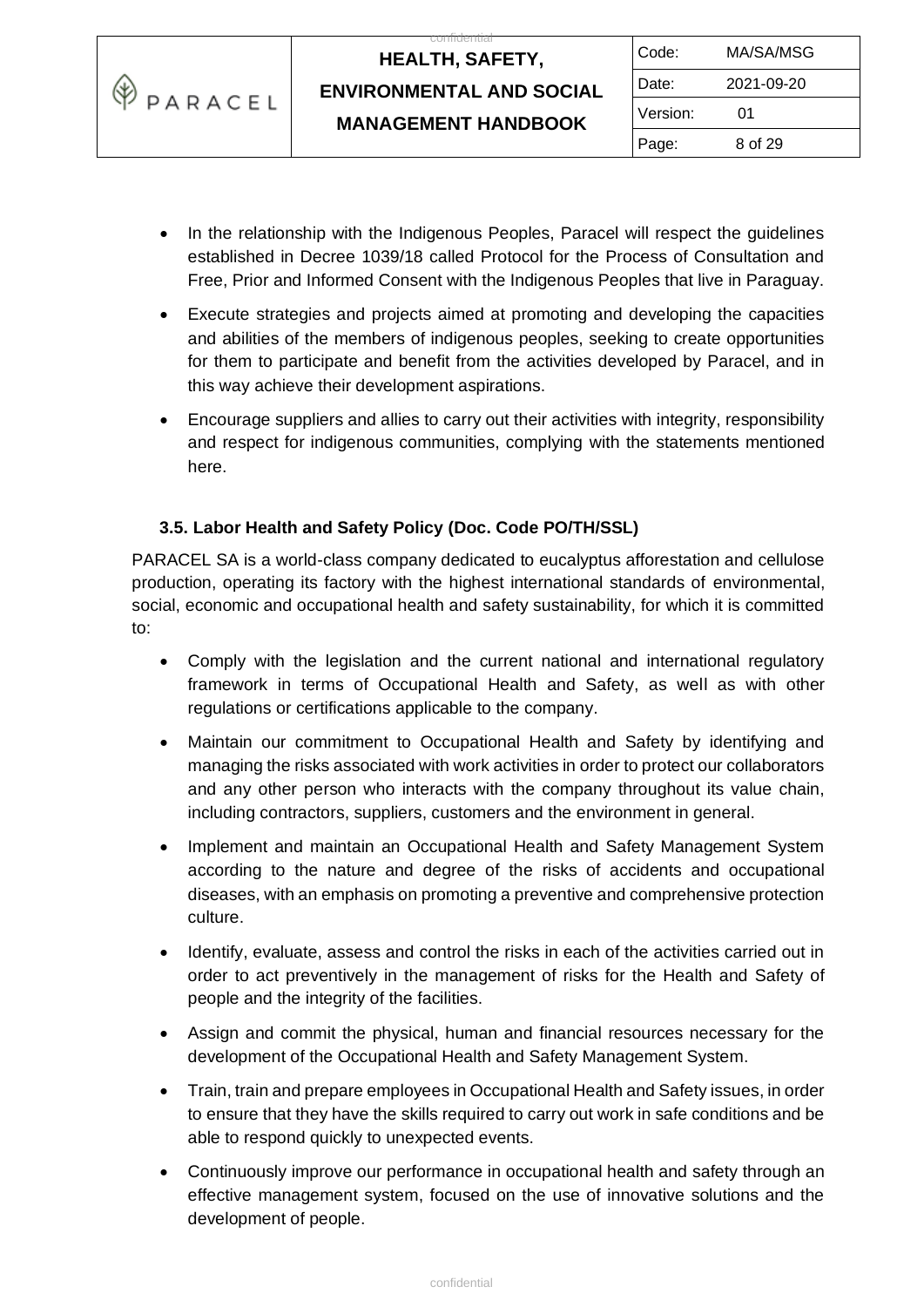

| Code:    | MA/SA/MSG  |
|----------|------------|
| Date:    | 2021-09-20 |
| Version: | 01         |
| Page:    | 9 of 29    |

- To positively and proactively influence the training and performance in Occupational Health and Safety of contractors, subcontractors and other interested parties of Paracel and its subsidiaries.
- Promote a healthy work culture considering issues related to the physical environment and the psychosocial environment, expanding this culture in the community in which we operate.

### **3.6. Equal Opportunity and Non-discrimination Policy (Doc. Code PO/TH/GEN)**

At Paracel we consider that the people who make up our team are essential to achieve success and contribute to the sustainability of the business, which is why the company is focused on ensuring compliance with the policies that contemplate human rights in the construction process of peaceful, equitable, inclusive, prosperous and sustainable environments.

In accordance with the above, the Human Talent area will work on a day-to-day basis so that all its processes and activities inside and outside the company promote equal rights, opportunities, non-discrimination, participation and full integration of inclusion. , equity and gender equality.

This policy of equal opportunities and non-discrimination seeks to incorporate the guidelines that will clearly lead the development and fulfillment of commitments, with equal opportunities, gender equity, inclusion and non-discrimination in each and every one of the people management processes, seeking to reduce possible gaps and promoting a fair, equitable and inclusive work environment.

### **3.7. Social Investment Policy**

Based on the identification of its stakeholders, Paracel SA undertakes to invest in and with them, establishing as one of its main principles the establishment of spaces for dialogues that allow reaching a consensus on more assertive and beneficial social intervention strategies for all parts. In addition to this, it is regulated by other principles such as:

- Comprehensive compliance with national legislation and international standards to which Paracel SA adheres (ISO 26000, ODS, IFS, FCS, others)
- The preventive and permanent management of social and environmental impacts.
- The establishment of long-term relationships with local communities, social actors and other interest groups, characterized by their seriousness, transparency and respect.
- The generation of real and measurable impacts (qualitative and quantitative).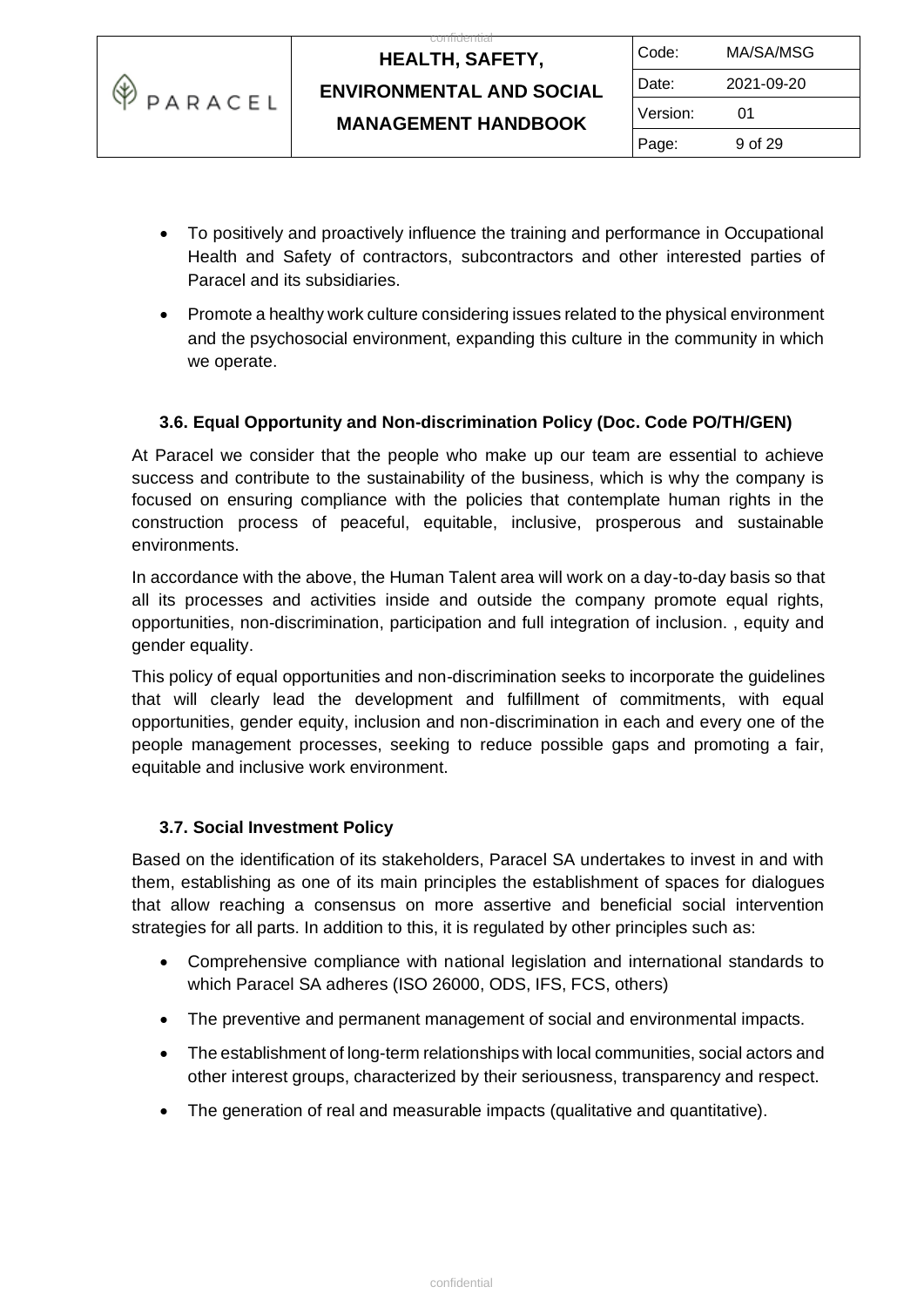

| Code:    | MA/SA/MSG  |  |
|----------|------------|--|
| Date:    | 2021-09-20 |  |
| Version: | 01         |  |
| Page:    | 10 of 29   |  |

### **3.8. Recruitment and Selection Policy (Doc. Code PO/TH/REC)**

At Paracel, employees are key to the success of the company. That is why we are committed to carrying out our activity in a manner that is respectful of human rights and to consolidating a culture based on corporate values and fair and equitable relationships.

In accordance with the above, the Human Talent area will carry out all the processes in compliance with the policy and employing favorable practices that guarantee the well-being of the collaborators and in turn are aligned with the objectives of each of the company's areas.

The Recruitment and Selection (R&S) process will be focused on attracting, recruiting, evaluating and selecting all the suitable human capital, providing equal and equitable opportunities, according to the Equal Opportunity and Non-Discrimination Policy (PO-THGEN), without discrimination practices based on race, religion, age, nationality, ethnic or social origin, sexual orientation, gender, marital status, pregnancy, disability or political affiliation, linking professionals with the profile and skills aligned to the needs and strategies of the Company.

### **3.9. Ethic Code**

Paracel´s Ethic Code is the document of the Management System that includes the ethical principles and national and international standards of conduct that Paracel's partners, executives and employees must maintain in their internal relationship with each other and externally, with clients and other stakeholders with whom Paracel is related.

Paracel's Ethic Code is a key document of the HSES Management System<sup>3</sup>. Main elements of this Code are listed below.

- *INTERNAL PUBLIC*
	- o Generic Principles: Ethical behavior; Alcohol and drugs; possession of weapons; Use of Paracel's goods and resources; Behalf of Paracel.
	- o Law enforcement.
	- o Human rights: Child labor; Human trafficking and forced labor.
	- o Labor conditions: Fair treatment; Nondiscrimination; Compensation; Free Association; Labor Practices.
	- o Anti-corruption: Illegal payments and undue advantages; Fraud and deception; Gifts / Business Courtesies; Money laundering, terrorist financing, and financing the proliferation of weapons of mass destruction.
	- o Conflict of interest: Family relationship.

<sup>&</sup>lt;sup>3</sup> Official document is the Spanish version signed by Paracel's CEO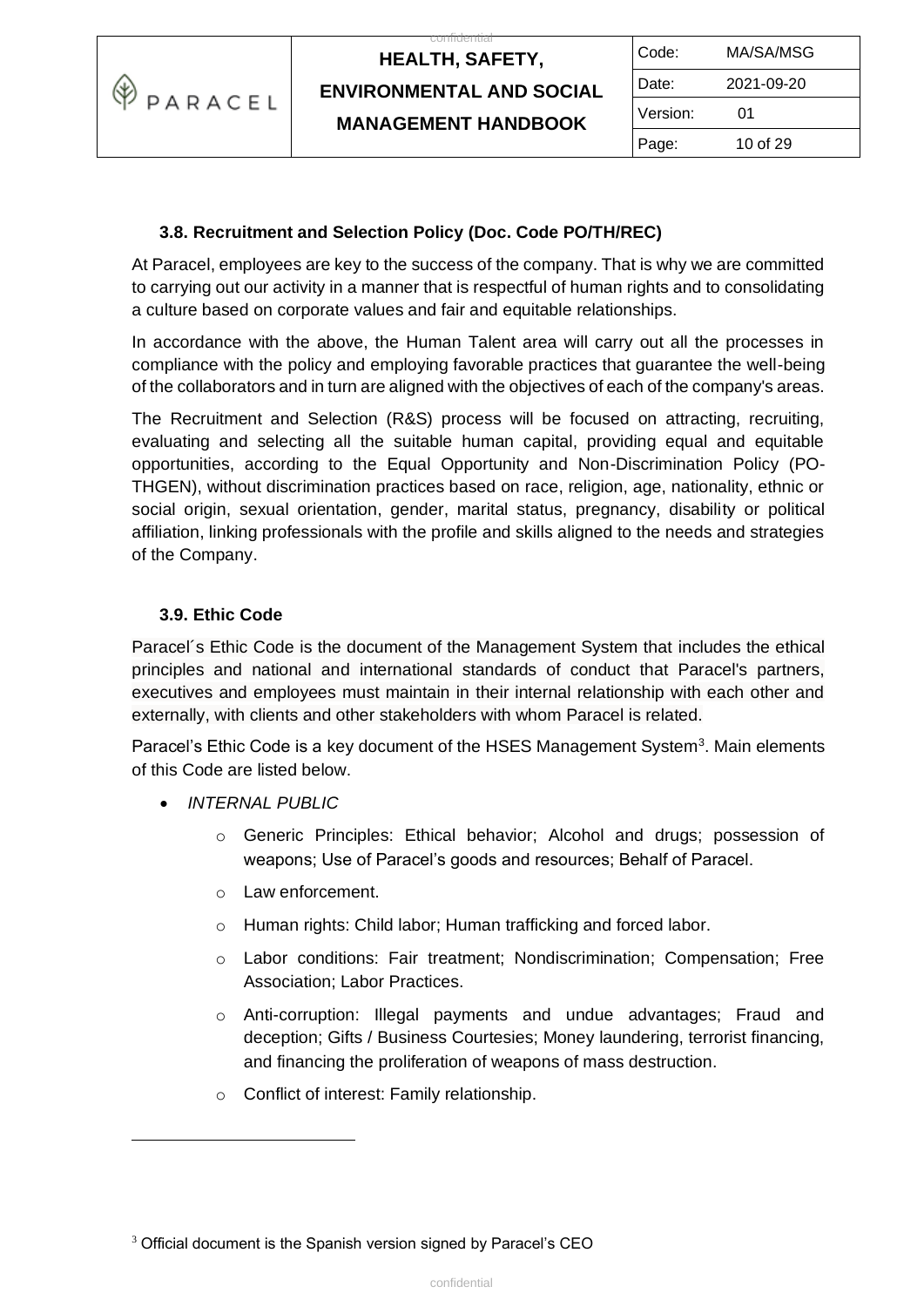

 $\overline{c}$ 

- o Protection of information: Security of the information.
- *CUSTOMERS AND CONSUMERS*
	- o Responsible Marketing Practices.
	- o Quality Standards.
	- o Relationship with customers and consumers.
- *COMMUNITY*: Relationship with the community.
- *GOVERNMENT*: General principles.
- *ENVIRONMENT*: Protection of the Environment, Health and Safety at Work.

### **4. IDENTIFICATION OF RISKS AND IMPACTS**

A comprehensive analysis of the risks and impacts due to the implementation of the project has been fully addressed within the Environmental and Social Impact Study (ESIA), which is made up by 3 sets of documents, interrelated with each other:

- ESIA of the mill, port and related facilities.
- ESIA of the plantations and forestry area.
- Cumulative Impact Analysis (CIA).

During construction and operation, risks and impacts of specific will be controlled through the implementation of the management and monitoring programs that make up the HSES-MS (which are listed in section 5.1), according to the table below. Among the control tools, these programs refer to forms for recording monitoring data, reviewing procedures and risk matrices. Matrices including HESE risks and impacts during construction are also developed by the Planning Department within the Engineering Area, according to the HSES-MS guidelines.

Only main risks and impacts, and the related prevention/mitigation/compensation measures are summarized below. For a full description see the ESIA.

| <b>Phase</b> | <b>Component</b> | <b>Impact</b>                         | <b>Related</b><br><b>Plan/Program Code</b> |
|--------------|------------------|---------------------------------------|--------------------------------------------|
|              |                  | MILL, PORT AND RELATED INFRASTRUCTURE |                                            |
| Construction | Physical         | Erosion                               | PR/SA/C01                                  |
|              |                  | Paraguay River pollution              | PR/SA/C02                                  |
|              |                  |                                       | PR/SA/C03                                  |
|              |                  | Noise-related disturbances            | PR/SA/C05                                  |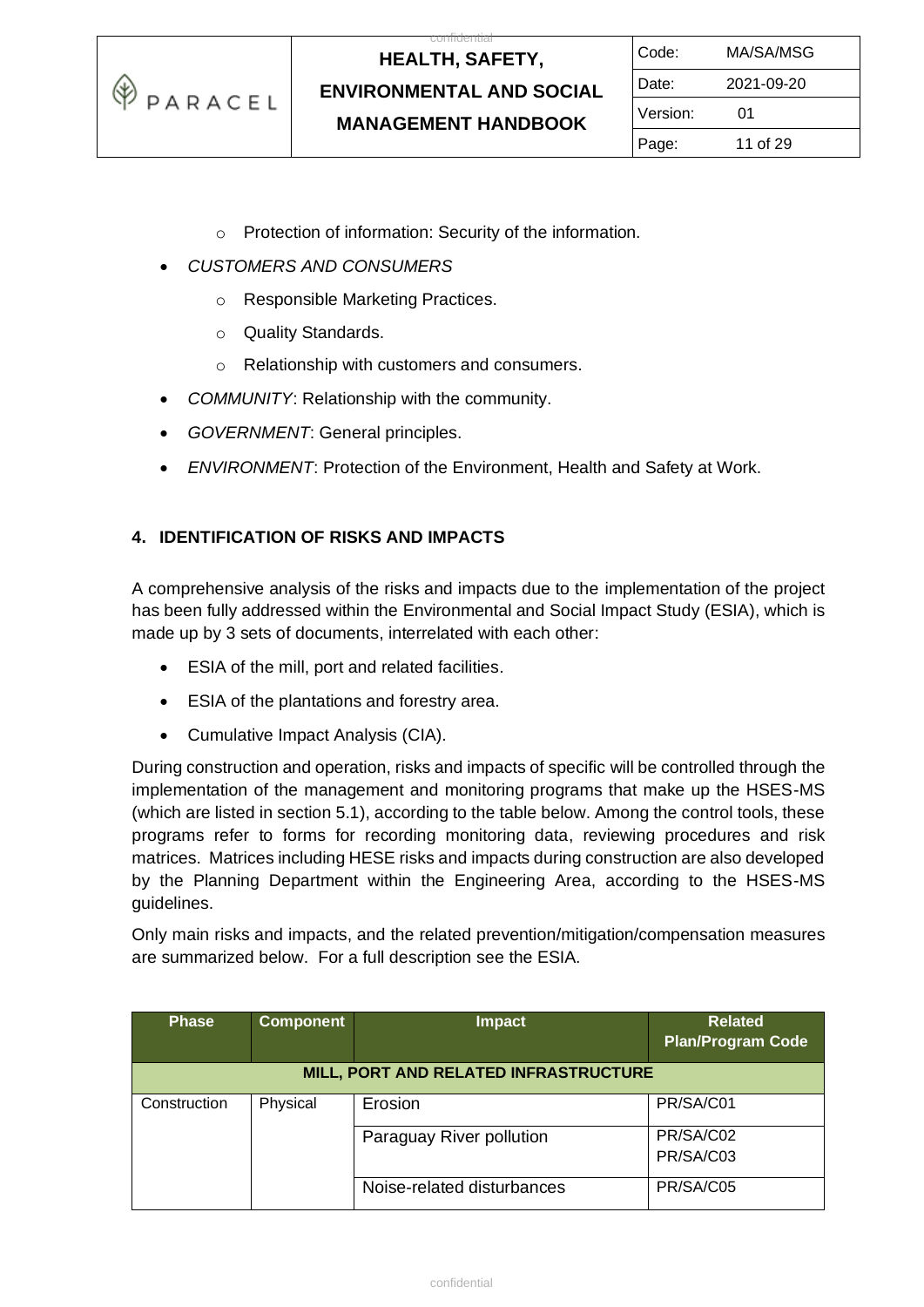

| Code:    | MA/SA/MSG  |
|----------|------------|
| Date:    | 2021-09-20 |
| Version: | 01         |
| Page:    | 12 of 29   |

| <b>Phase</b>   | <b>Component</b> | <b>Impact</b>                                    | <b>Related</b>           |  |
|----------------|------------------|--------------------------------------------------|--------------------------|--|
|                |                  |                                                  | <b>Plan/Program Code</b> |  |
|                | <b>Biotic</b>    | Vegetation and land habitat loss                 | PR/SA/C06                |  |
|                |                  |                                                  | PR/SA/C07<br>PR/SA/C08   |  |
|                |                  |                                                  |                          |  |
|                | Social           | Generation<br>direct<br>indirect<br>of<br>and    | PR/SS/PDP                |  |
|                |                  | temporary jobs                                   | PR/SS/MDO                |  |
|                |                  | Worker influx                                    | PL/TH/INF PL/TH/ACO      |  |
|                |                  |                                                  | PR/SS/MSC<br>PR/SS/MSO   |  |
|                |                  |                                                  |                          |  |
|                |                  | Higher risk of accidents                         | PR/SS/SEV                |  |
| Demobilization | Social           | Reduction in the number of jobs                  | PL/TH/RED                |  |
| Operation      | Physical         | Noise related disturbances                       | PR/SA/O03                |  |
|                |                  | Surface<br>groundwater<br>water<br>and           | <b>PR/SA/O02</b>         |  |
|                |                  | pollution                                        | PR/SA/O04                |  |
|                |                  | Air pollution                                    | <b>PR/SA/O05</b>         |  |
|                |                  |                                                  | PR/SA/O07                |  |
|                | <b>Biotic</b>    | Change in aquatic ecosystems                     | PR/SA/O06                |  |
|                | Social           | Generation of direct and indirect jobs           | PR/SS/PDP                |  |
|                |                  |                                                  | PR/SS/MDO                |  |
|                |                  | <b>PLANTATIONS</b>                               |                          |  |
| Planning       | Social           | Displacement                                     | PR/SS/AAE                |  |
|                |                  |                                                  | PR/SS/MSO                |  |
|                |                  |                                                  | PR/SS/PCS                |  |
|                |                  |                                                  | PR/SS/RPI                |  |
| Operation      | Physical         | Surface<br>water<br>and<br>groundwater           | PR/SA/F01 PR/AS/F04      |  |
|                |                  | pollution                                        | PR/AS/F07 PR/SA/F08      |  |
|                |                  | Soil pollution                                   | PR/AS/F01 PR/AS/F02      |  |
|                |                  | Erosion                                          | PR/SA/F08 PR/SA/F09      |  |
|                | <b>Biotic</b>    | Native/critical<br>habitats<br>loss<br><b>or</b> | PR/SA/F03 PR/SA/F05      |  |
|                |                  | degradation                                      | PR/AS/F06                |  |
|                |                  | <b>Biodiversity loss</b>                         | PR/SA/F03 PR/SA/F05      |  |
|                |                  |                                                  | PR/AS/F06                |  |
|                | Social           | Generation of direct and indirect jobs           | PR/SS/PDP                |  |
|                |                  |                                                  | PR/SS/MDO                |  |
|                |                  | Loss of ecosystem services for IP                | PR/SS/RPI PR/SA/F05      |  |
|                |                  |                                                  | PR/AS/F06                |  |
|                |                  | Road network overload                            | PR/SS/RCIPR/SS/SEV       |  |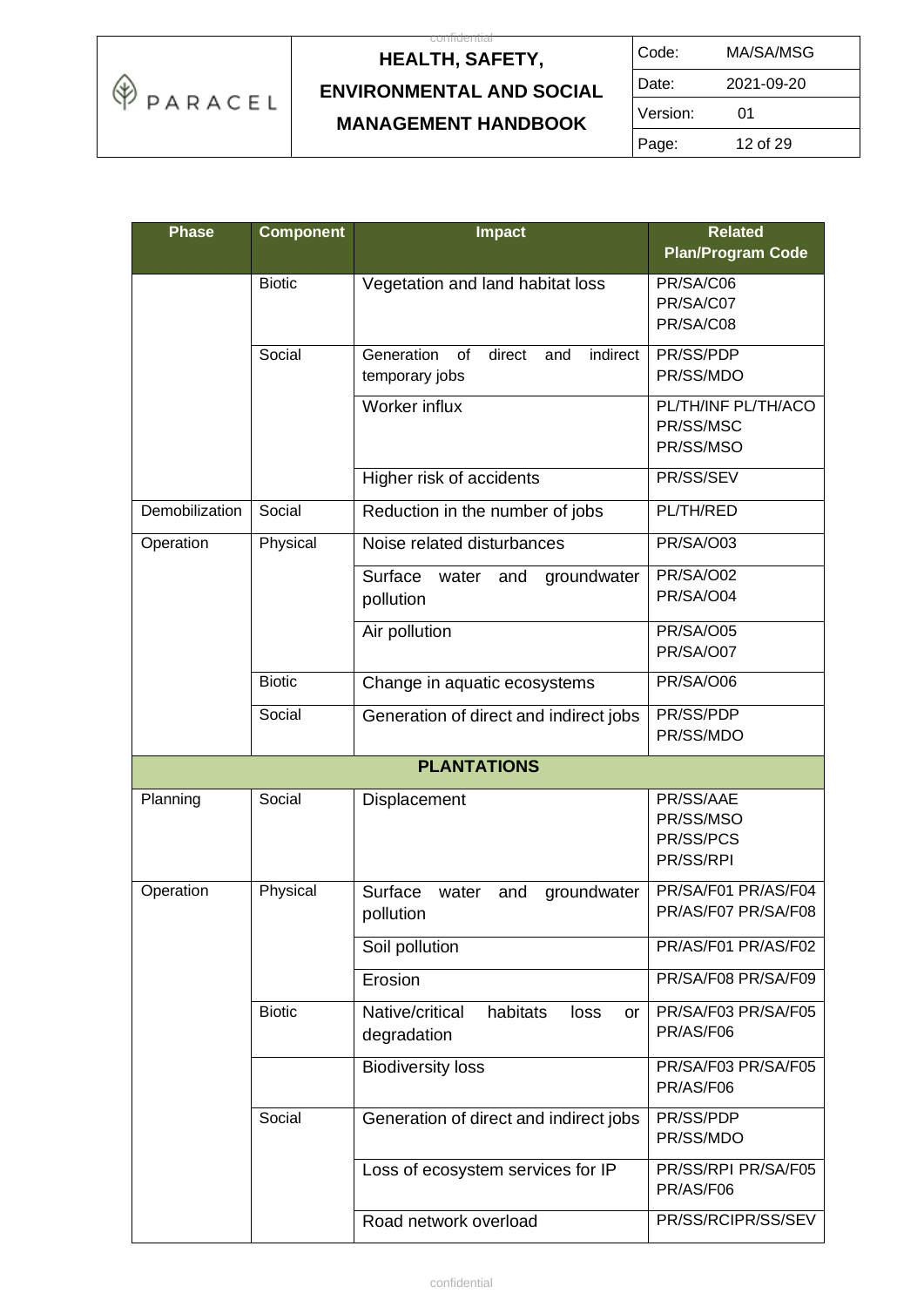

 $\overline{c}$ 

| Code:    | MA/SA/MSG  |  |
|----------|------------|--|
| Date:    | 2021-09-20 |  |
| Version: | 01         |  |
| Page:    | 13 of 29   |  |

### **5. MANAGEMENT PROGRAMS**

#### **5.1. Paracel's management plans and programs**

Paracel's management (including monitoring) plans and programs that are more significant from the Health, Safety, Environmental and Social approach are listed below. The complete description of each plan and program can be found in the reference document indicated in each one<sup>4</sup>. The full list of the HSES Management System Programs is contained in the document *LI/CO/DOC – List of Management System Current Documents.*

| #              | Code      | <b>Title</b>                                                                                         | <b>Area</b> |  |
|----------------|-----------|------------------------------------------------------------------------------------------------------|-------------|--|
| <b>SOCIAL</b>  |           |                                                                                                      |             |  |
| $\mathbf{1}$   | PL/CO/COM | Stakeholder Engagement Plan                                                                          | SS          |  |
| $\overline{2}$ | PR/SS/QRI | Complaints, Suggestions and Inquiries Management Program                                             | SS          |  |
| 3              | PC/SS/QSC | Procedure for Complaints, Suggestions and Inquiries<br>$\circ$                                       | SS          |  |
| 4              | PR/SS/PCS | Prevention and Management of Social Contingencies Program                                            | SS          |  |
| 5              | IN/SS/IMP | Social Impact Measurement Instruction<br>$\circ$                                                     | SS          |  |
| 6              | PR/SS/PDP | Local Supplier Development and Promotion Program                                                     | SS          |  |
| $\overline{7}$ | PR/SS/MSC | Social Management Program                                                                            | SS          |  |
| 8              | PR/SS/MSO | Social Monitoring Program                                                                            | <b>SS</b>   |  |
| 9              | PR/SS/SSC | Community Health and Safety Program                                                                  | <b>SS</b>   |  |
| 10             | PR/SS/AAE | Internal Management Program for Land Affectation and Risks by<br><b>External Agents</b>              | <b>SS</b>   |  |
| 11             | PR/SS/CON | Awareness and Follow-Up Program for Contractors and Workers<br>Regarding Compliance with Regulations | <b>SS</b>   |  |
| 12             | PR/SS/DCO | Dissemination and Communication Program                                                              | SS          |  |
| 13             | PR/SS/PCU | Protection and Valorization of Cultural Heritage Program                                             | SS          |  |
| 14             | PT/SS/HFO | <b>Fortuitous Findings Protocol</b><br>$\circ$                                                       | SS          |  |
| 15             | PR/SS/RCI | Community Relationship and Social Investment Program                                                 | SS          |  |
| 16             | PR/SS/SEV | Road Safety Program                                                                                  | SS          |  |

<sup>4</sup> Official documents are Spanish versions.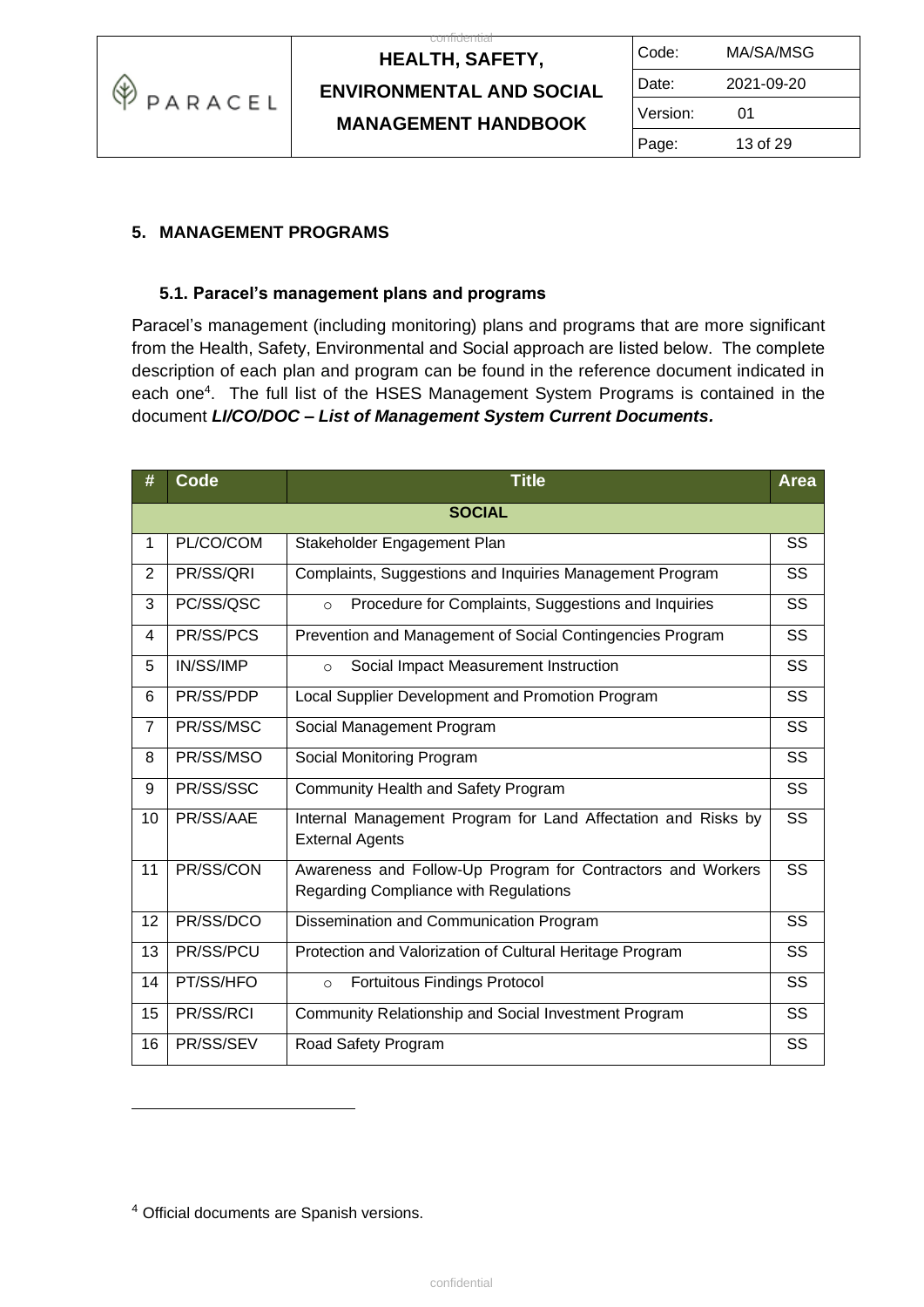

| Code:    | MA/SA/MSG  |
|----------|------------|
| Date:    | 2021-09-20 |
| Version: | 01         |
| Page:    | 14 of 29   |

| #  | <b>Code</b>      | <b>Title</b>                                                                           | <b>Area</b> |
|----|------------------|----------------------------------------------------------------------------------------|-------------|
| 17 | PR/SS/MDO        | Development and Linkage with the Local Workforce Program                               | SS          |
| 18 | PR/SS/MUJ        | Women Empowerment Program                                                              | SS          |
|    |                  | <b>INDIGENOUS PEOPLES</b>                                                              |             |
| 19 | PR/SS/RPI        | IP Relationship Program                                                                | SS          |
| 20 | <b>PR/SS/163</b> | IP Social Management Program                                                           | SS          |
| 21 | <b>PR/SS/164</b> | IP Labor Inclusion Program                                                             | SS          |
| 22 | <b>PR/SS/165</b> | Good Practices and Suppliers Auditing Program                                          | SS          |
| 23 | <b>PR/SS/166</b> | IP Health and Safety Program                                                           | SS          |
| 24 | <b>PR/SS/167</b> | Program for Strengthening of Family Production and Generation of<br><b>Added Value</b> | SS          |
| 25 | <b>PR/SS/168</b> | IP Women Empowerment Program                                                           | SS          |
| 26 | <b>PR/SS/169</b> | IP Expectations Management Program                                                     | SS          |
|    |                  | <b>ENVIRONMENTAL - FORESTRY AREA</b>                                                   |             |
| 27 | PR/SA/F01        | Hazardous Materials Management Program                                                 | <b>SA</b>   |
| 28 | PR/SA/F02        | Comprehensive Forest Waste Management Program                                          | <b>SA</b>   |
| 29 | PR/SA/F03        | Invasive Exotic Species Control Program                                                | <b>SA</b>   |
| 30 | PR/SA/F04        | Monitoring Program for the Quality of Surface and Groundwater in<br>the Forestry Area  | <b>SA</b>   |
| 31 | <b>PR/SA/05</b>  | Biodiversity Management Program in the Forestry Area.                                  | <b>SA</b>   |
| 32 | <b>PR/SA/06</b>  | Biodiversity Monitoring Program in the Forestry Area                                   | <b>SA</b>   |
| 33 | <b>PR/SA/07</b>  | Agrochemicals Management Program                                                       | <b>SA</b>   |
| 34 | <b>PR/SA/08</b>  | Water Management Program.                                                              | <b>SA</b>   |
| 35 | PR/SA/F09        | Soil Management Program                                                                | <b>SA</b>   |
|    |                  | <b>ENVIRONMENTAL - MILL CONSTRUCTION</b>                                               |             |
| 36 | PR/SA/C01        | Control and Monitoring Program of Erosive Processes                                    | <b>SA</b>   |
| 37 | PR/SA/C02        | Water and Effluent Management Program                                                  | <b>SA</b>   |
| 38 | PR/SA/C03        | Waste Management and Monitoring Program                                                | <b>SA</b>   |
| 39 | PR/SA/C04        | Vehicle Emissions and Dust Control Program                                             | <b>SA</b>   |
| 40 | PR/SA/C05        | Noise Monitoring Program                                                               | <b>SA</b>   |
| 41 | PR/SA/C06        | Vegetation Suppression Program                                                         | <b>SA</b>   |
| 42 | PR/SA/C07        | Landscape Recomposition Program                                                        | <b>SA</b>   |
| 43 | PR/SA/C08        | Program for the Restoration, Compensation and Management of<br>Biodiversity            | <b>SA</b>   |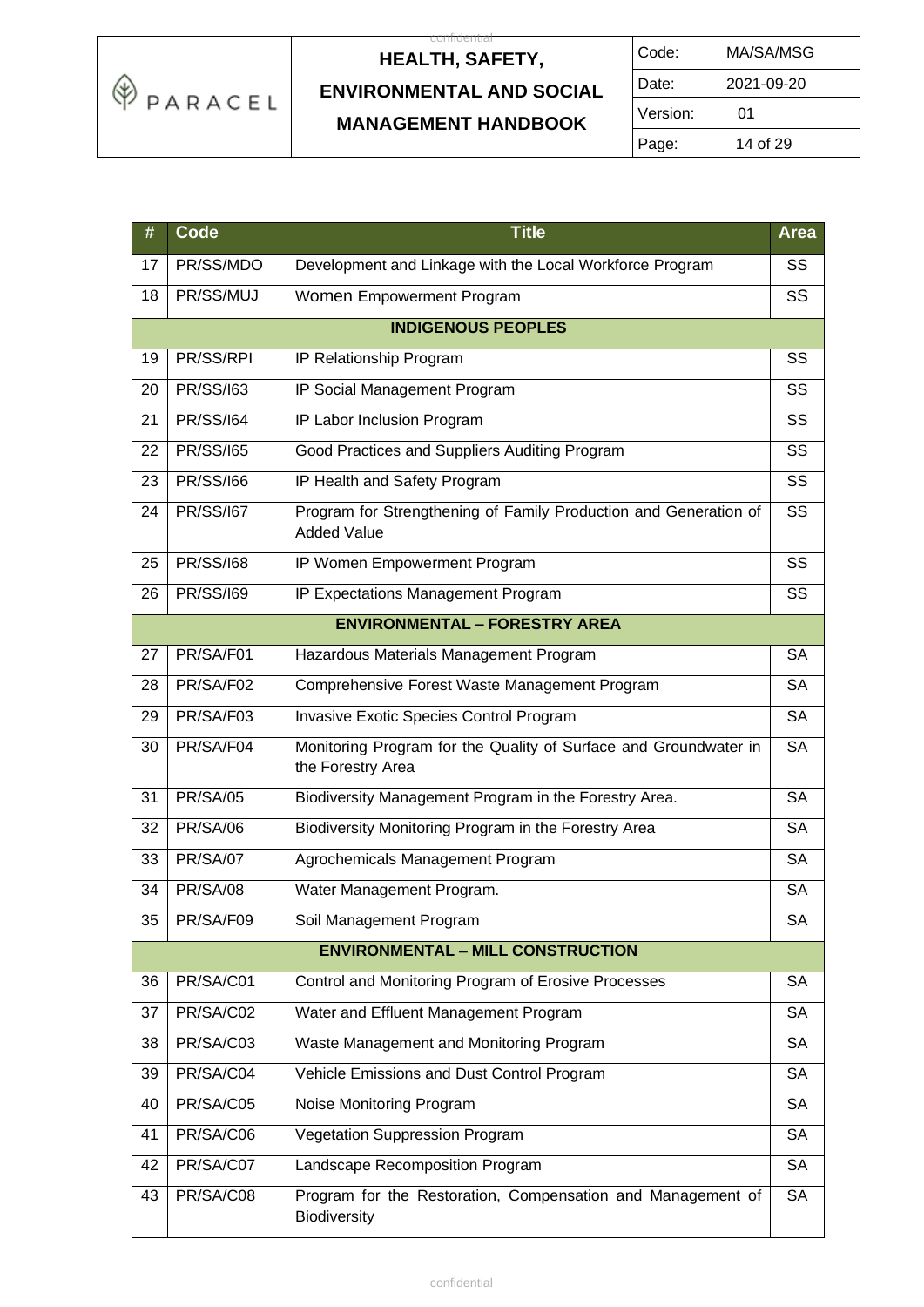

| Code:    | MA/SA/MSG  |
|----------|------------|
| Date:    | 2021-09-20 |
| Version: | 01         |
| Page:    | 15 of 29   |

| #  | <b>Code</b>                           | <b>Title</b>                                       | Area      |  |  |  |
|----|---------------------------------------|----------------------------------------------------|-----------|--|--|--|
|    | <b>ENVIRONMENTAL - MILL OPERATION</b> |                                                    |           |  |  |  |
| 44 | PR/SA/O01                             | Comprehensive Industrial Waste Management Program  | <b>SA</b> |  |  |  |
| 45 | PR/SA/O02                             | <b>Effluent Monitoring Program</b>                 | <b>SA</b> |  |  |  |
| 46 | PR/SA/O03                             | Noise Monitoring Program                           | <b>SA</b> |  |  |  |
| 47 | PR/SA/O04                             | Surface and Groundwater Quality Monitoring Program | <b>SA</b> |  |  |  |
| 48 | PR/SA/O05                             | <b>Emissions Monitoring Program</b>                | <b>SA</b> |  |  |  |
| 49 | PR/SA/O06                             | <b>Biodiversity Monitoring Program</b>             | <b>SA</b> |  |  |  |
| 50 | PR/SA/O07                             | Air Quality Monitoring Program                     | <b>SA</b> |  |  |  |
| 51 | PR/SA/O08                             | <b>Fluvial Transportation Management Program</b>   | <b>SA</b> |  |  |  |
| 52 | PR/SA/O09                             | Industrial Hazardous Materials Management Program  | <b>SA</b> |  |  |  |
|    |                                       | <b>HEALTH &amp; SAFETY</b>                         |           |  |  |  |
| 53 | PL/TH/ACO                             | <b>Workers Accommodation Plan</b>                  | <b>TH</b> |  |  |  |
| 54 | PL/TH/INF                             | Workers Influx Management Plan                     | <b>TH</b> |  |  |  |
| 55 | PT/TH/COV                             | Covid-19 Prevention Protocol<br>$\Omega$           | <b>TH</b> |  |  |  |
| 56 | PL/TH/RED                             | <b>Post Construction Retrenchment Plan</b>         | <b>TH</b> |  |  |  |
| 57 | PR/TH/IGU                             | Equal Opportunity and Non-discrimination Program   | <b>TH</b> |  |  |  |
| 58 | PL/TH/EME                             | Emergency Preparedness and Response Plan           | <b>TH</b> |  |  |  |
| 59 | MA/TH/SEG                             | <b>Corporate Security management Manual</b>        | <b>TH</b> |  |  |  |

NOTE → SS: Social Sustainability and Communications Area; SA: Environmental Sustainability Area; TH: Human Talent Area

### **5.2. Suppliers and Contractors Commitment**

The policies, codes, plans and programs that are part of the Paracel Management System have been reflected in the documents listed below, in order to serve as a guide and reference to suppliers and contractors. These documents (all or some, depending on the case) are a binding part of the contracts and oblige suppliers and contractors to comply with them throughout the period of their relationship with Paracel.

| # | Code      | Title                                                                            | <b>Area</b> |
|---|-----------|----------------------------------------------------------------------------------|-------------|
|   | CO/CP/SCC | <b>Supplier Code of Conduct</b>                                                  | <b>CP</b>   |
| 2 | CO/CM/SCM | Shared Services Manual (i.e. Contractor Management and<br>Assurance Plan - CMAP) | СM          |
| 3 | MA/CM/ISE | Industrial HSE Handbook                                                          | СM          |
| 4 | MA/CM/FSE | Forestry HSE Handbook                                                            | СM          |

**NOTE** → CP: Corporate Area; CM: Purchasing Area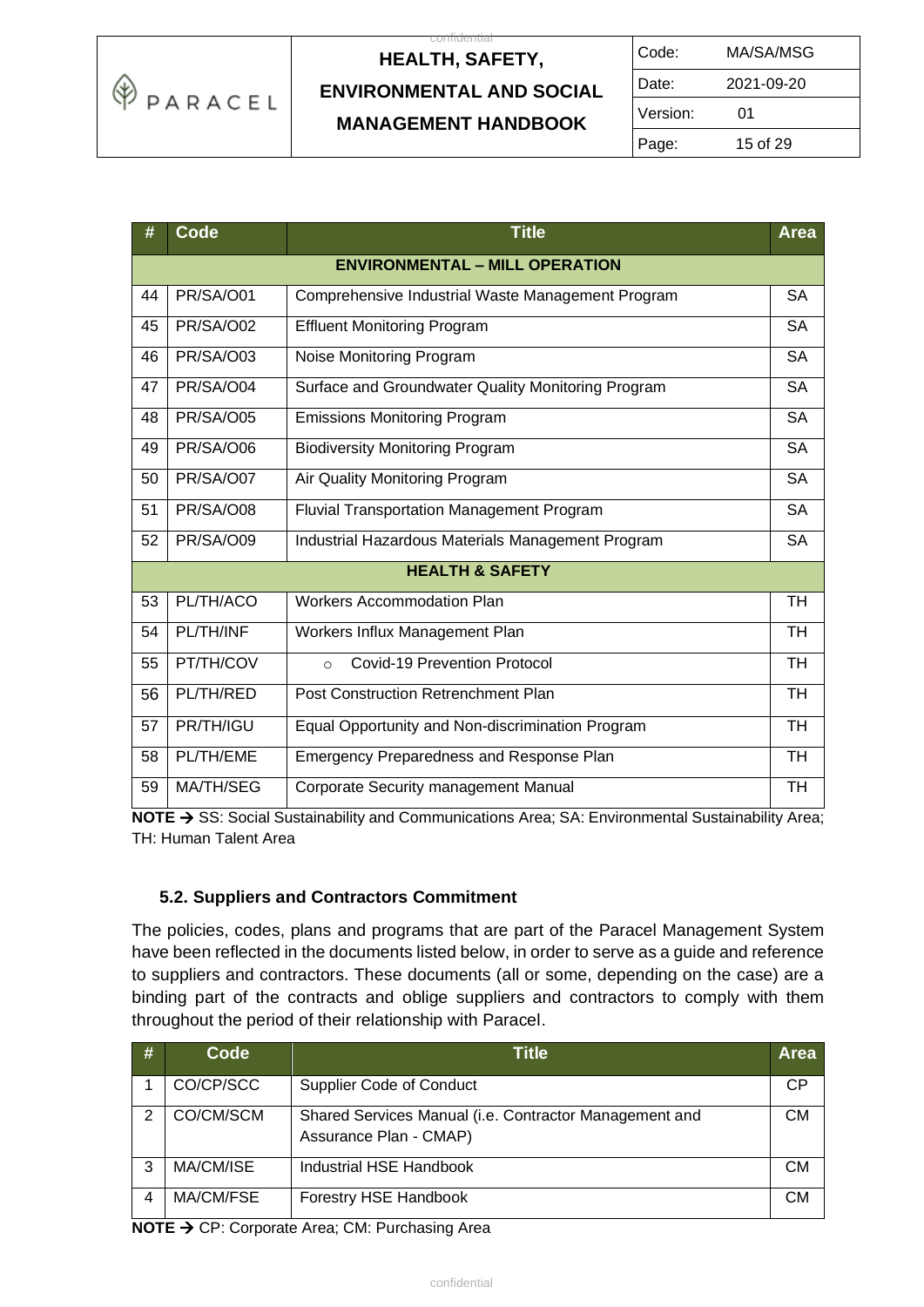

 $\overline{c}$ 

| Code:    | MA/SA/MSG  |  |
|----------|------------|--|
| Date:    | 2021-09-20 |  |
| Version: | 01         |  |
| Page:    | 16 of 29   |  |

### **6. ORGANIZATION CAPACITY AND COMPETENCY**

The basic organizational chart of HSES Management System can be illustrated with the following diagram<sup>5</sup>:



### **7. EMERGENCY PREPAREDNESS AND RESPONSE**

The *PL/TH/EME Emergency Preparedness and Response Plan* is an integral part of Paracel's HSES Management System and aims to establish a set of measures and procedures to minimize the probability of occurrence of a threat or emergency, mitigate the impact if the event occurs, recover from the emergency, and resume normal operations. Main elements of this plan are summarized below.

<sup>5</sup> Note that Occupational Health and Safety issues are under Human Talent Head responsibility.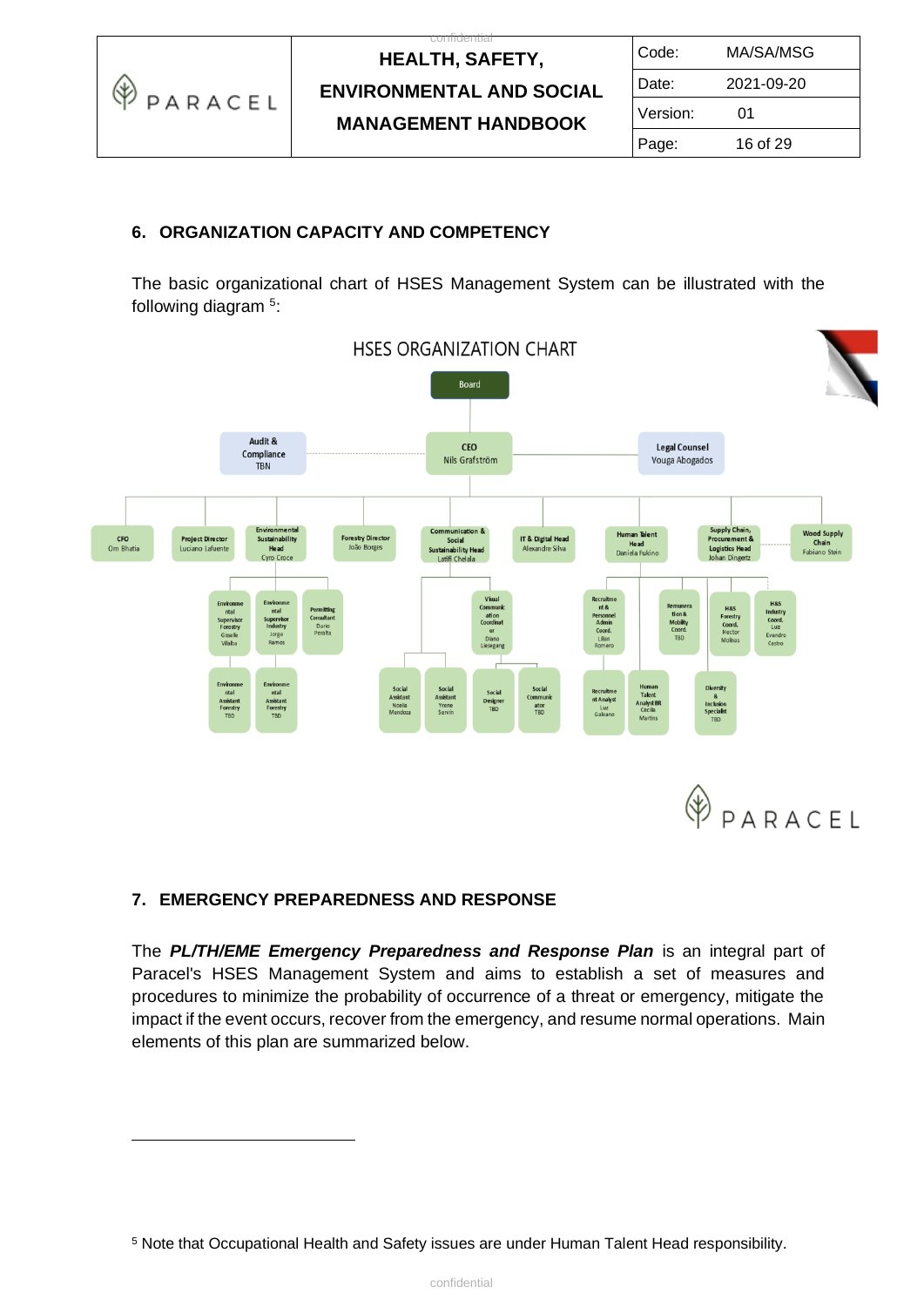

| Code:    | MA/SA/MSG  |
|----------|------------|
| Date:    | 2021-09-20 |
| Version: | 01         |
| Page:    | 17 of 29   |

### **7.1. Level of intervention in emergencies**

| <b>LEVEL</b>                          | <b>ACTION</b>                             | <b>RESPONSIBILITY</b>                                                                                                                                                                                                                                                                                                                                                                                                                                                                                                                                              |
|---------------------------------------|-------------------------------------------|--------------------------------------------------------------------------------------------------------------------------------------------------------------------------------------------------------------------------------------------------------------------------------------------------------------------------------------------------------------------------------------------------------------------------------------------------------------------------------------------------------------------------------------------------------------------|
|                                       | <b>RATIO</b>                              |                                                                                                                                                                                                                                                                                                                                                                                                                                                                                                                                                                    |
| (Emergency<br>Strategic<br>Committee) | Global<br>and<br>total<br>"What to do"    | Guarantee compliance with the Emergency Plan,<br>ensuring the administrative and technical means<br>necessary for its implementation, maintenance<br>and implementation of the training phases, and<br>procedures in case of emergency.<br>Assume maximum responsibility and authority<br>before, during and after the emergency.<br>Make high-level decisions.<br>It will be the only entity authorized to transmit<br>information about the emergency, the media and<br>family members of those affected, if any, after<br>agreeing with the Communication area. |
| <b>Tactical (SSL Coordinator)</b>     | Partial<br>"How to do"                    | Respond operationally for the management and<br>supervision of the emergency.<br>Define actions according to the course of action<br>determined by the Emergency Committee,<br>manage and allocate resources for<br>their<br>implementation.                                                                                                                                                                                                                                                                                                                       |
| Operational<br>(Emergency<br>Brigade) | Punctual and<br>restricted<br>"Implement" | Use Resources.<br>۰<br>Execute the actions.                                                                                                                                                                                                                                                                                                                                                                                                                                                                                                                        |

### **7.2. Available Health Care Centers**

#### • **Forestry area**

| City           | <b>Type of</b><br><b>Attention</b> | <b>Distance</b><br>from<br><b>Trementina</b> | <b>Distance from</b><br><b>San Liberato</b> | <b>Time of arrival</b> | Ambulance  |
|----------------|------------------------------------|----------------------------------------------|---------------------------------------------|------------------------|------------|
| Jorge S.       |                                    |                                              |                                             | 35 minutes of TR*      | Does not   |
| Miranda (Jugua | <b>Basic USF</b>                   |                                              |                                             |                        | have       |
| Nandú)         |                                    | 28 km                                        | 36 km                                       | 50 minutes of SL**     |            |
| Detac (unidad  | <b>Nursing</b>                     |                                              |                                             | 45 minutes of TR*      |            |
| policial)      | post                               | 34 km                                        | 42 km                                       | 55 minutes of SL**     | It has *** |
| Paso Barreto   |                                    |                                              |                                             | 70 minutes of TR*      | Does not   |
|                | <b>Basic USF</b>                   | 63 km                                        | 71Km                                        | 80 minutes of SL**     | have       |
| Jugua Po'i     |                                    |                                              |                                             | 95 minutes of TR*      | Does not   |
|                | <b>Basic USF</b>                   | 87 km                                        | 95 km                                       | 105 minutes of SL**    | have       |
| Sargento José  |                                    |                                              |                                             | 90 minutes of TR*      |            |
| Félix López    | <b>Basic USF</b>                   |                                              |                                             |                        |            |
| (Puentesiño)   |                                    | 60 km                                        | 52 km                                       | 80 minutes of SL**     | It has**   |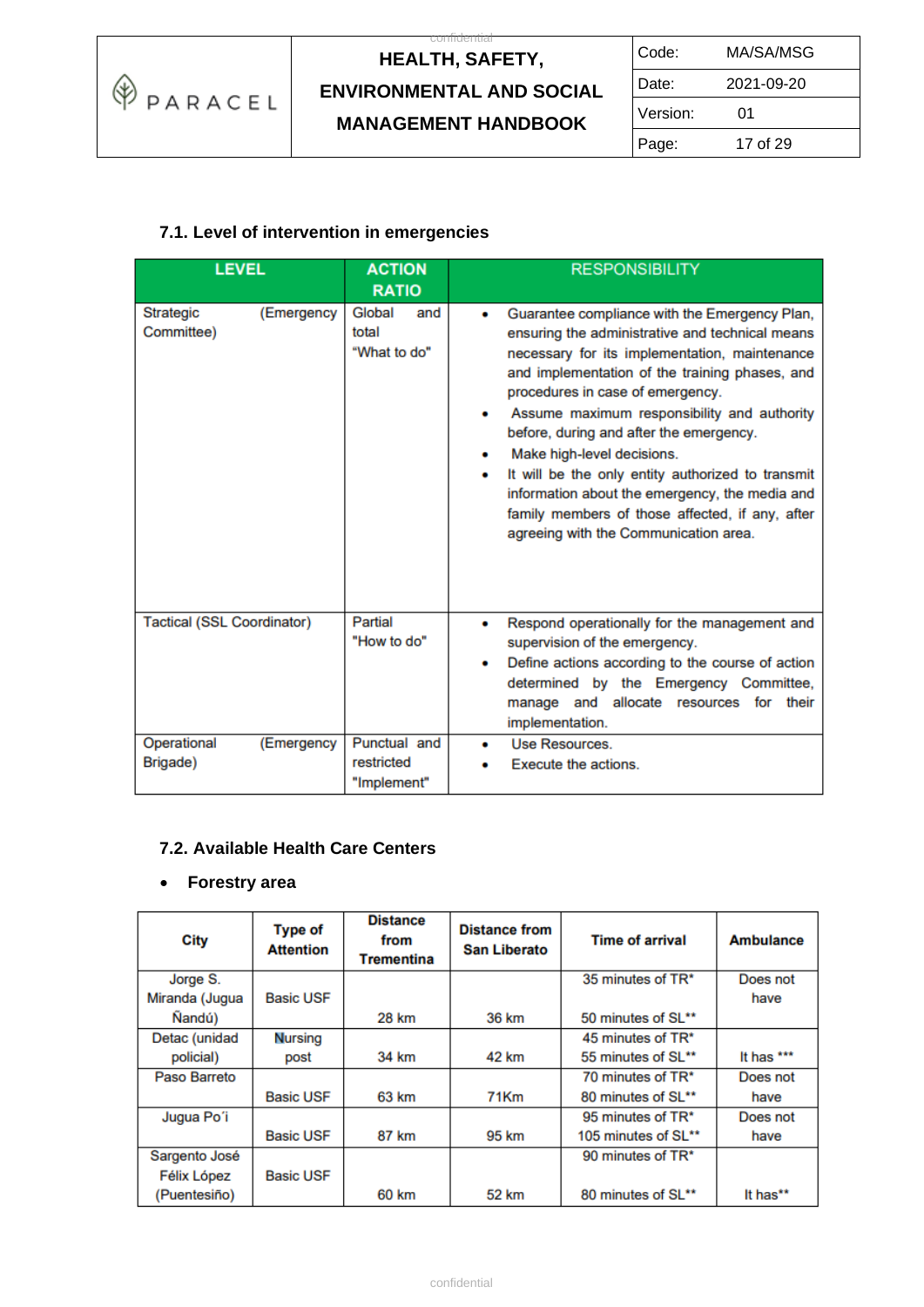

 $\overline{c}$ 

| Code:    | MA/SA/MSG  |
|----------|------------|
| Date:    | 2021-09-20 |
| Version: | 01         |
| Page:    | 18 of 29   |

### • **Mill area**

| <b>Hospital in the</b><br>city | <b>Type of</b><br><b>Attention</b> | <b>Distance of</b><br>Trementina | <b>Distance of</b><br><b>San Liberato</b> | <b>Time of arrival</b> | <b>Ambulance</b> |
|--------------------------------|------------------------------------|----------------------------------|-------------------------------------------|------------------------|------------------|
| Hospital                       | Comprehens                         |                                  |                                           | 40 minutes of TR*      |                  |
| Regional                       | $ive +$                            |                                  |                                           |                        | It has           |
|                                | <b>Specialties</b>                 | 22 km                            | 30 km                                     | 55 minutes of SL**     |                  |
| Instituto de                   | Comprehens                         |                                  |                                           | 45 minutes of TR*      |                  |
| <b>Previsión Social</b>        | $ive +$                            |                                  |                                           |                        | It has           |
| (IPS)                          | <b>Specialties</b>                 | 24 km                            | 32 km                                     | 55 minutes of SL**     |                  |
| Sanatorio                      | Comprehens                         |                                  |                                           | 80 minutes of TR*      | Does not have    |
| Concepción**                   | without<br>ive                     | 21 km                            | 29Km                                      | 90 minutes of SL**     |                  |
|                                | emergencies                        |                                  |                                           |                        |                  |
| Sanatorio                      | Comprehens                         |                                  |                                           | 95 minutes of TR*      | Does not have    |
| Asismoe                        | without<br>ive                     | 23 km                            | 31 km                                     | 105 minutes of SL**    |                  |
|                                | emergencies                        |                                  |                                           |                        |                  |
| Sanatorio Santa                | Comprehens                         |                                  |                                           | 100 minutes of TR*     | Does not have    |
| Isabel **                      | without<br>ive                     |                                  |                                           |                        |                  |
|                                | emergencies                        | 21 km                            | 29 km                                     | 80 minutes of SL**     |                  |

#### • **MS-Brazil area**

| Hospital en la ciudad                                | <b>Tipo de Atendimento</b> | Endereço e telefone                        |
|------------------------------------------------------|----------------------------|--------------------------------------------|
| Hospital Proncor* - Campo<br>Grande                  | Pronto Socorro e Hospital  | Rua Maracaju, 1265<br>(67) 3042-3000       |
| Hospital do Coração* -<br><b>Dourados</b>            | Pronto Socorro e Hospital  | Rua João Rosa Goes, 770<br>(67) 3416-4700  |
| Hospital Nossa Senhora<br>Auxiliadora* - Três Lagoas | Pronto Socorro e Hospital  | Av. Rosário Congro, 1533<br>(67) 2105-3500 |

### **8. STAKEHOLDER ENGAGEMENT**

#### Paracel´s *PL/CO/COM Stakeholder Engagement Plan* purport:

- To strengthen the relationship and trust with our different stakeholders.
- To carry out a transparent, effective and close communication about Paracel's values and purpose.
- To ensure the constant flow of information, creating, enabling and feeding the communication channels that allow the effective exchange of information.
- To contribute to the strengthening of the organizational culture and the pride of belonging to Paracel from the information on achievements and impacts of the organization.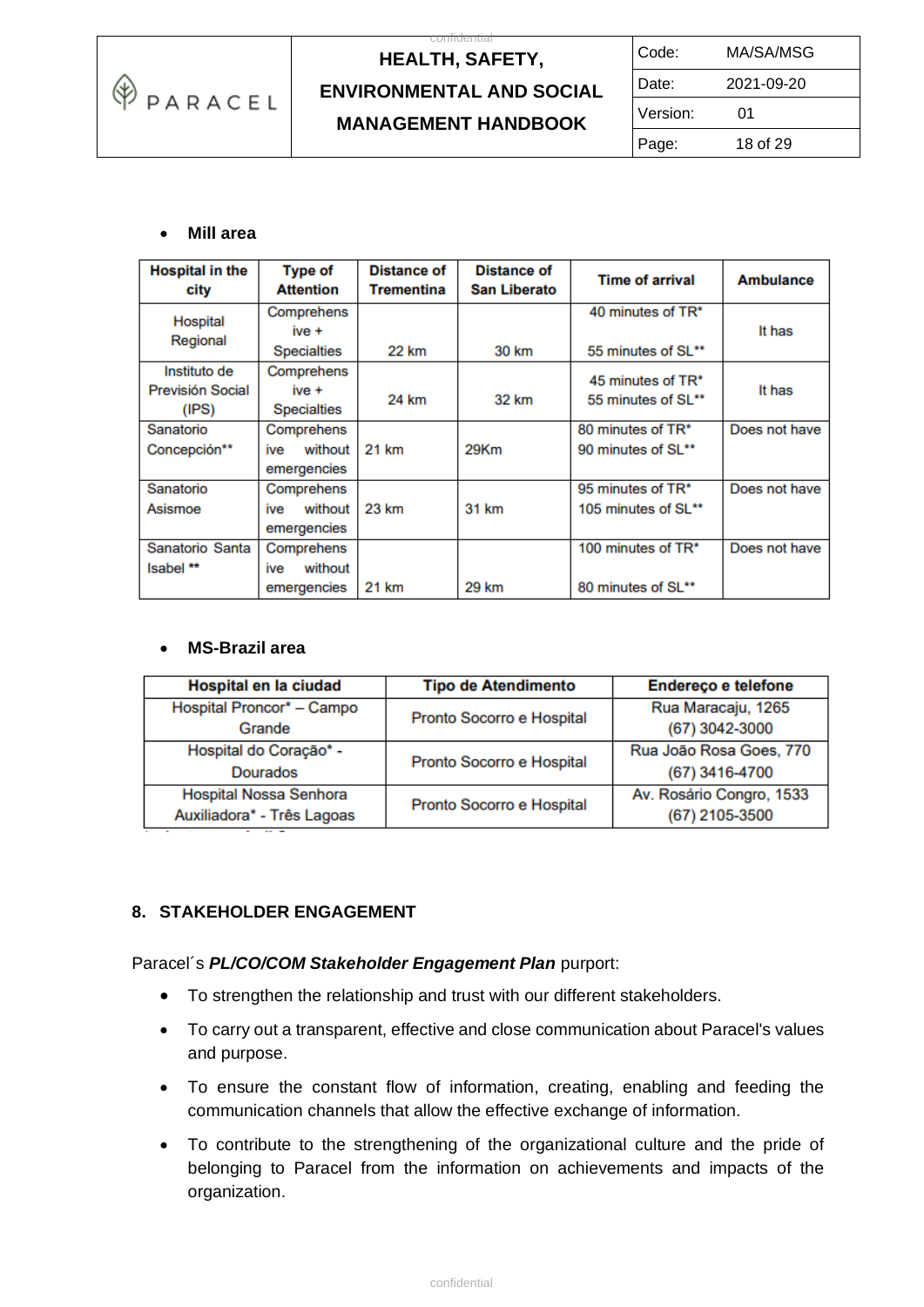

| Code:    | MA/SA/MSG  |
|----------|------------|
| Date:    | 2021-09-20 |
| Version: | 01         |
| Page:    | 19 of 29   |

### **8.1. Engagement Strategy**

Paracel's engagement strategy is defined as comprehensive, covering all the company's thematic axes and the project's execution stages. This strategy is framed under the perspective of sustainability according to the *PO/CM/COM Stakeholders Engagement Policy*. The engagement processes will seek to contribute to Sustainable Development through messages that inspire and enable the understanding and knowledge of key frameworks such as the Sustainable Development Goals, IFC Performance Standards, ISO 26000, Shared Value Strategies, among others, and how these are materialized in the actions and results of the organization.

### **8.2. Engagement key points**

- Communications transmitted through indirect or mass channels, such as e-mail, web sites, online publications, radio and television, have the capacity to transfer information quickly and effectively to different audiences in a consistent manner. However, these should be a complement and not a substitute for personal (face-toface) engagement.
- In this sense, direct communication should be, as far as possible, the most important form of engagement, because it stimulates dialogue and an open and trusting environment. This does not prevent Paracel from using mass media to achieve a greater reach in its communications.
- Common sense, good manners, courtesy, respect and tolerance are rules that must be followed in the company's daily communication, whether direct or indirect, since, in either case, there are people who are receiving the message.
- Those who are part of the Paracel S.A. family are also ambassadors of its image, so the way in which each member behaves and relates day by day with their environment, inside and outside the organization, represents the company.

#### **8.3. Stakeholder's map**

The stakeholder mapping is carried out from a Power-Risk matrix (*Savage, Nix, Whitehead & Blair – 1991)*, which allows prioritizing the different groups based on the nature and severity of the impacts, and the ability of these groups to influence the project's performance. Engagement and will be focused on those groups that are more severely affected, as well as with those that have a greater influence.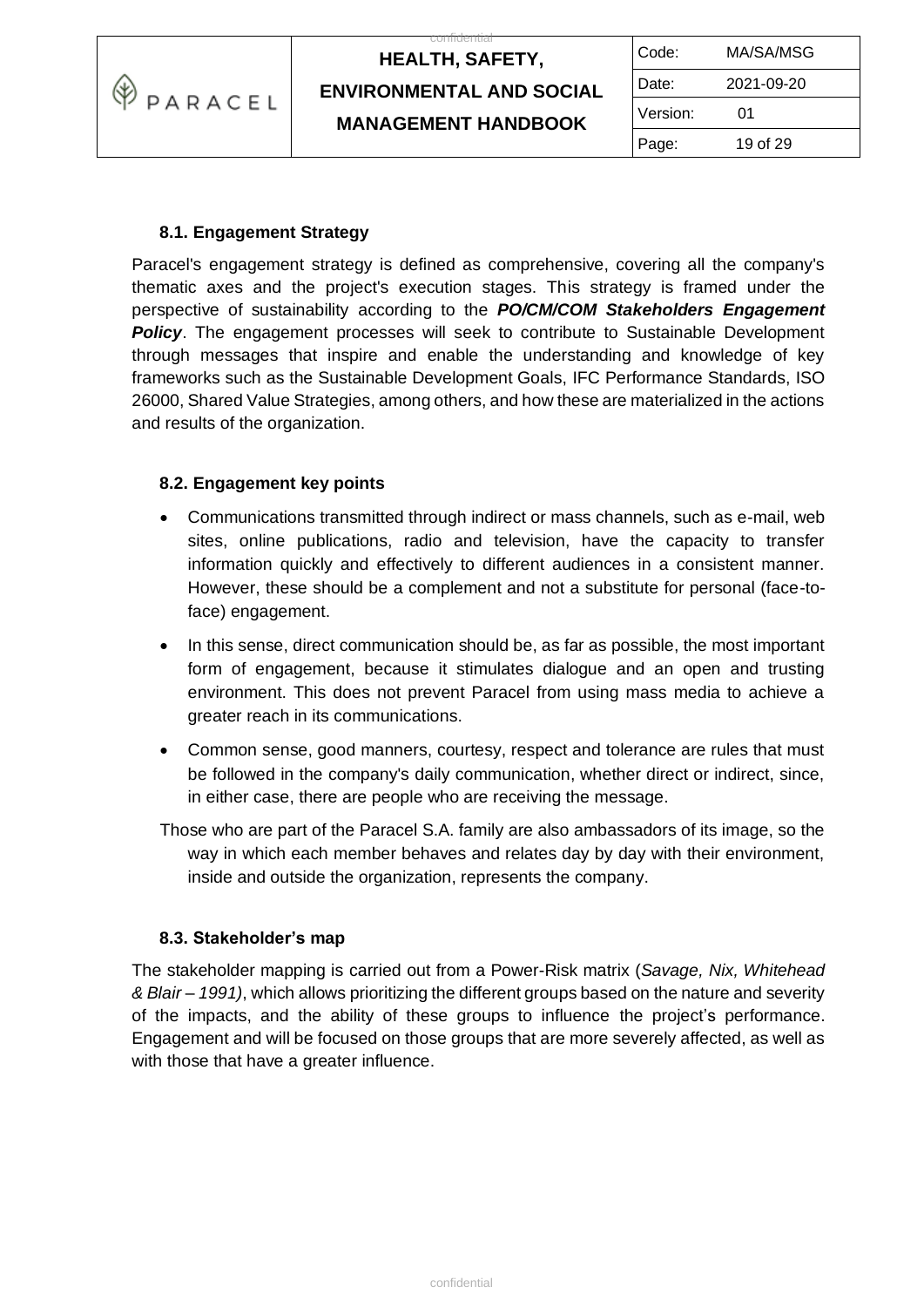

 $\overline{c}$ 

| Code:    | MA/SA/MSG  |  |
|----------|------------|--|
| Date:    | 2021-09-20 |  |
| Version: | 01         |  |
| Page:    | 20 of 29   |  |

#### **MATRIZ PODER- RIESGO - 26/12/2020 / Versión 00**

|                | <b>GRUPOS DE INTERÉS</b>                                  |                                                                      |                   | <b>MATRIZ PODER - RIESGO</b> |               |                    |                       |
|----------------|-----------------------------------------------------------|----------------------------------------------------------------------|-------------------|------------------------------|---------------|--------------------|-----------------------|
| N<br>$\circ$   | Categoría                                                 | <b>Sector</b>                                                        | <b>Ries</b><br>go | Pod<br>er                    | Cuadra<br>nte | Tipo de<br>GI      | <b>Estrate</b><br>gia |
| $\mathbf{1}$   | Organismo de<br>Control                                   | Sector público (Ministerios, Secretarias, etc.)                      | 8                 | $\overline{7}$               | Ш             | Mixto              | Colabor<br>ar         |
| $\overline{2}$ | Decisión del<br>proyecto                                  | Sector público (Ministerios, Secretarias, etc.)                      | 5                 | 8                            | т             | Apoyo              | Involucr<br>ar        |
| 3              | Interés en el<br>proyecto                                 | Sector público (Ministerios, Secretarias, etc.)                      | 1                 | $\overline{7}$               | T             | Apoyo              | Involucr<br>ar        |
| $\overline{4}$ | Interés en el<br>proyecto                                 | Sector privado (Gremios)                                             | 1                 | $\overline{7}$               | т             | Apoyo              | Involucr<br>ar        |
| 5              | Interés en el<br>proyecto                                 | Sector privado (Medios de Comunicación)                              | 6                 | 8                            | Ш             | Mixto              | Colabor<br>ar         |
| 6              | Interés en el<br>proyecto                                 | Organizaciones de la Sociedad Civil (Medio<br>Ambiente)              | 6                 | 5                            | IV            | <b>No</b><br>Apoyo | Comuni<br>car         |
| $\overline{7}$ | Organismos de<br>Control                                  | Organizaciones de la Sociedad Civil<br>(Comunidades Indígenas)       | 5                 | 9                            | т             | Apoyo              | Involucr<br>ar        |
| 8              | Interés en el<br>proyecto                                 | Organizaciones de la Sociedad Civil (Inclusión /<br>Sustentabilidad) | $\mathbf{1}$      | 6                            | п             | Apoyo              | Involucr<br>ar        |
| 9              | Potenciales<br><b>Beneficiados</b>                        | Academia, instituciones educativas y de<br>investigación             | 1                 | 6                            |               | Apoyo              | Involucr<br>ar        |
| 10             | Interés en el<br>proyecto                                 | Institución religiosa                                                | 8                 | 5                            | IV            | <b>No</b><br>Apoyo | Comuni<br>car         |
| 11             | Potenciales<br>Beneficiados /<br>Potenciales<br>afectados | Micro territorios                                                    | 5                 | 9                            | T             | Apoyo              | Involucr<br>ar        |
| 12             | Potenciales<br>Beneficiados /<br>Potenciales<br>afectados | Proveedores                                                          | 1                 | $\overline{7}$               | т             | Apoyo              | Involucr<br>ar        |
| 13             | Potenciales<br>Beneficiados /<br>Potenciales<br>afectados | Colaboradores                                                        | 1                 | 8                            | П             | Apoyo              | Involucr<br>ar        |
| 14             | Decisión del<br>proyecto                                  | Accionistas (inversionistas)                                         | $\mathbf{1}$      | 10                           | т             | Apoyo              | Involucr<br>ar        |
| 15             | Decisión del<br>proyecto                                  | Inversores (bancos)                                                  | 1                 | 9                            | п             | Apoyo              | Involucr<br>ar        |
| 16             | Potenciales<br><b>Benefiados</b>                          | Comité de Comunicación y Monitoreo                                   | 2                 | 6                            | Т             | Apoyo              | Involucr<br>ar        |
| 17             | Interés en el<br>Proyecto                                 | Organizaciones de la Sociedad Civil (Rubro<br>Forestal - Brasil)     | 8                 | 8                            | Ш             | Mixto              | Colabor<br>ar         |

#### **Referencias:**

**Grupo de interés de apoyo**: ésta es la figura que apoya las estrategias de la organización, por lo que es el tipo deseado.

**Grupo de interés mixto:** es el más importante, pues ofrece tanto un alto nivel de asentimiento como un alto nivel de oposición.

**Grupo de interés marginal:** es indiferente ante las estrategias, es decir, ni es propenso a dificultar su desarrollo ni a colaborar.

**Grupo de interés no-apoyo:** éste tiene un alto potencial para amenazar a la organización y bajo para apoyarla.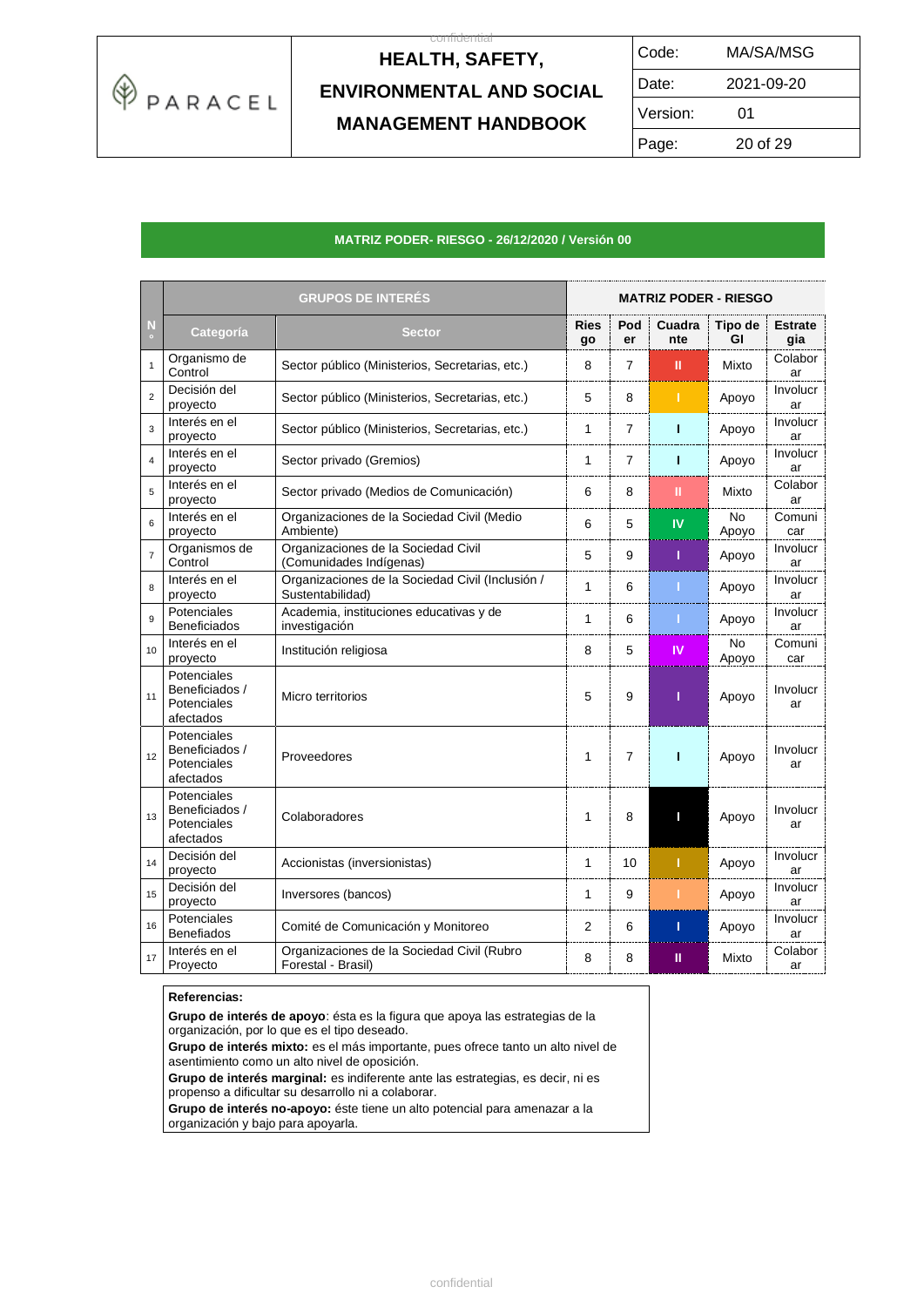

 $\overline{c}$ 

| Code:    | MA/SA/MSG  |
|----------|------------|
| Date:    | 2021-09-20 |
| Version: | 01         |
| Page:    | 21 of 29   |

### **8.4. Indigenous peoples**

Indigenous peoples (IP) are a particular stakeholder, since the relationship with these communities is governed by specific regulations (laws and decrees), aligned with ILO Convention 169.

The IP Plan is made up by designed for the 10 indigenous communities that dwell within the Project´s influence area, named: Redención, Jeguahaty, Vy'a Renda, Takuarendyju, Takuarita, Sati, Guyra Ñe'engatu Amba, Mberyvo, Yvyty Rovi and Apyka Jegua.

This IP Plan aims to:

- Ensure full respect for the rights of indigenous peoples and carry out activities established by current legislation and international regulations.
- Establish a participatory, healthy and predictable relationship framework with indigenous communities.
- Strengthen support for indigenous communities with the project.
- Promote local and community development.
- Influence PARACEL's stakeholders for the improvement of the relationship practices with indigenous communities.
- Generate a successful experience of social management with indigenous communities in the country in order to inspire future work related to local and foreign investment projects of similar characteristics.

The IP Plan is made up by the programs listed in *LI/CO/DOC – List of Management System Current Documents* (see section #5.1), which are briefly described in the table below*.*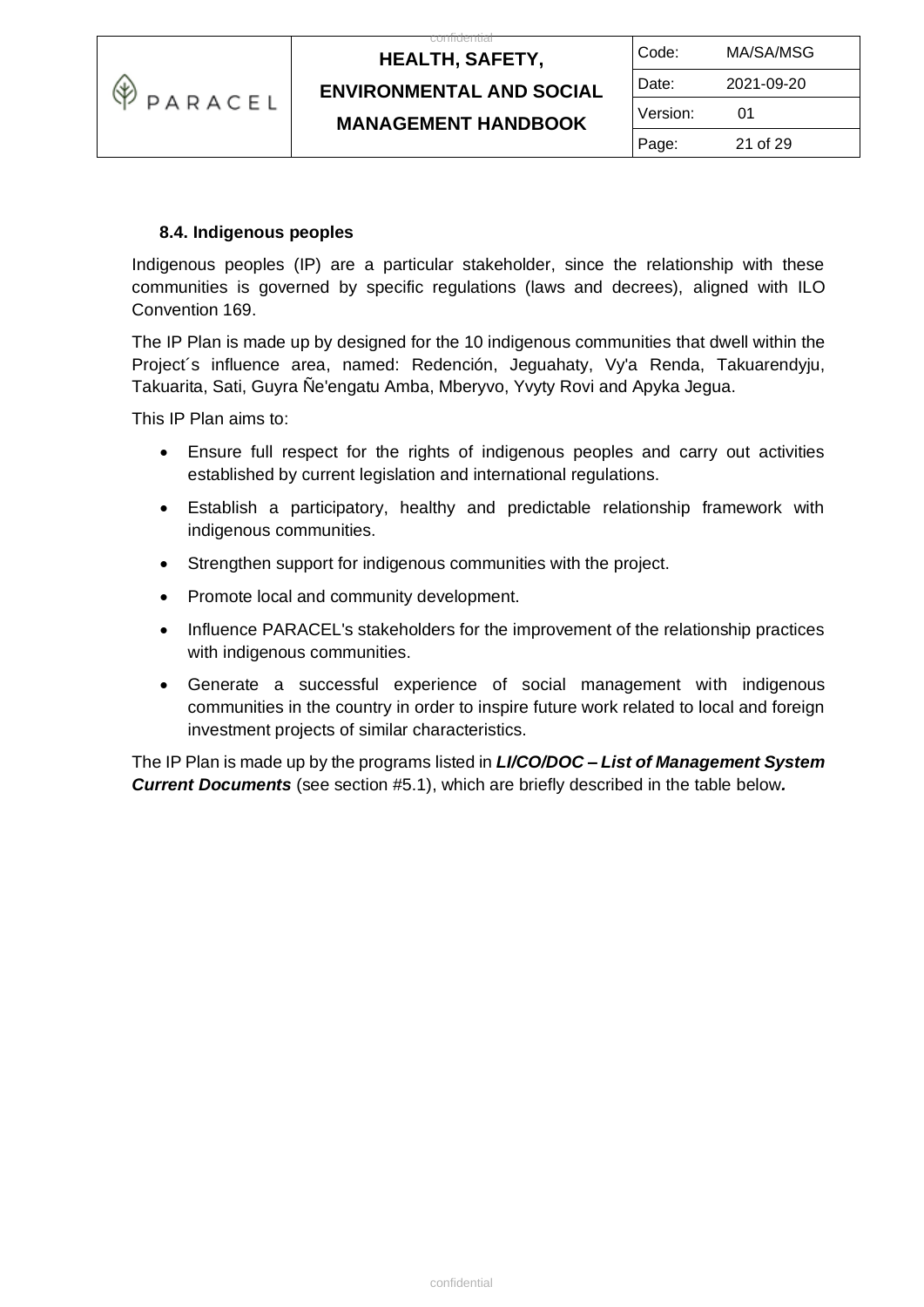

 $\overline{c}$ 

| Code:    | MA/SA/MSG  |  |
|----------|------------|--|
| Date:    | 2021-09-20 |  |
| Version: | 01         |  |
| Page:    | 22 of 29   |  |

| <b>PROGRAMS/</b><br><b>MEASURES</b>                                                                     | <b>PROJECT</b><br><b>STAGE</b>                                                                                                                            | <b>RELATED IMPACTS</b>                                                                                                                                                                                                                                                                                                                                                                                                                                                                                                                                                                                                                                                                                                                                         |
|---------------------------------------------------------------------------------------------------------|-----------------------------------------------------------------------------------------------------------------------------------------------------------|----------------------------------------------------------------------------------------------------------------------------------------------------------------------------------------------------------------------------------------------------------------------------------------------------------------------------------------------------------------------------------------------------------------------------------------------------------------------------------------------------------------------------------------------------------------------------------------------------------------------------------------------------------------------------------------------------------------------------------------------------------------|
| <b>Social Management</b><br>Program with<br>indigenous<br>communities of the AID                        | Installation and<br>operation of the<br>Forest<br><b>Component and</b><br>construction<br>and operation<br>of the Industrial<br>Component.                | Decreased poverty levels.<br>Increasing the flow of people outside the communities<br>٠<br>Expanding sources of income generation in the department.<br>ш<br>Strengthening the role of the leader within the community.<br>×<br>Increasing and strengthening links with local organizations.<br>п<br>Immigration of relatives to the indigenous community from other communities of<br>the same ethnicity.<br>- Right of way                                                                                                                                                                                                                                                                                                                                   |
| <b>Labor Inclusion</b><br>Program                                                                       | Installation and<br>operation of the<br>Forestry<br><b>Component and</b><br>construction<br>and operation<br>of the Industrial<br>Component.              | Modification in customs and schedules of the indigenous people hired by the<br>project and their families, to responsibly work in the jobs assigned to them in a<br>dependent manner for PARACEL or its suppliers.<br>Increase of indigenous people hired with permanent or long-term jobs (> 1 year).<br>Increase of indigenous people hired with temporary or short-term jobs (< 1 year).<br>ш<br>Opportunity to participate in labor associations and trade unions.<br>٠<br>Access to financial services and banking.<br>ш<br>Increased opportunities for professional training.<br>ш<br>Strengthening the role of women in the social structure through education and<br>×<br>work.<br>Risk of occupational diseases related to the use of chemicals.<br>٠ |
| <b>Good Practices and</b><br><b>Supplier Audit Program</b>                                              | Installation and<br>operation of the<br>Forestry<br><b>Component and</b><br>construction<br>and operation<br>of the Forestry<br>Component.<br>Industrial. | Reduction of work in exploitative conditions.<br>Improvement of the health and safety conditions of indigenous people under<br>contract.<br>" Increased traffic for light and heavy vehicles around communities and the risk of<br>traffic accidents.<br>Risk of occupational diseases related to the use of chemicals                                                                                                                                                                                                                                                                                                                                                                                                                                         |
| <b>Community Health and</b><br><b>Safety Program</b>                                                    | Installation and<br>operation of the<br>Forestry<br><b>Component and</b><br>construction<br>and operation<br>of the Industrial<br>Component.              | Increased risk of diseases, including STDs, and accidents.<br>٠<br>Improved coverage and access to health services and sanitary facilities.<br>ш<br>Increased risk of anthropic disasters from waste management.<br>Increased flow of people and the likelihood of crimes.<br>Increased traffic for light and heavy vehicles around communities and the risk of<br>traffic accidents.                                                                                                                                                                                                                                                                                                                                                                          |
| <b>Family Production</b><br><b>Strengthening and</b><br><b>Value Added</b><br><b>Generation Program</b> | Installation and<br>operation of the<br>Forestry<br><b>Component and</b><br>construction<br>and operation<br>of the Industrial<br>Component.              | Expanding the sources of income generation in the district.<br>Lower poverty levels.<br>Improved conditions for food security.<br>Improved conditions for access to agricultural production inputs and commercial<br>inclusion in value chains.<br>. Increasing vocational training opportunities.                                                                                                                                                                                                                                                                                                                                                                                                                                                             |
| Women's<br>Empowerment<br>Program                                                                       | Installation and<br>operation of the<br>Forestry<br><b>Component and</b><br>construction<br>and operation<br>of the Industrial<br>Component.              | Strengthening the role of women in the social structure through education and<br>work.<br>. Participation in strategies for the visibility and improvement of gender equity.<br>. Increasing vocational training opportunities.                                                                                                                                                                                                                                                                                                                                                                                                                                                                                                                                |

Source: Fundación NATAN final report Phase 2.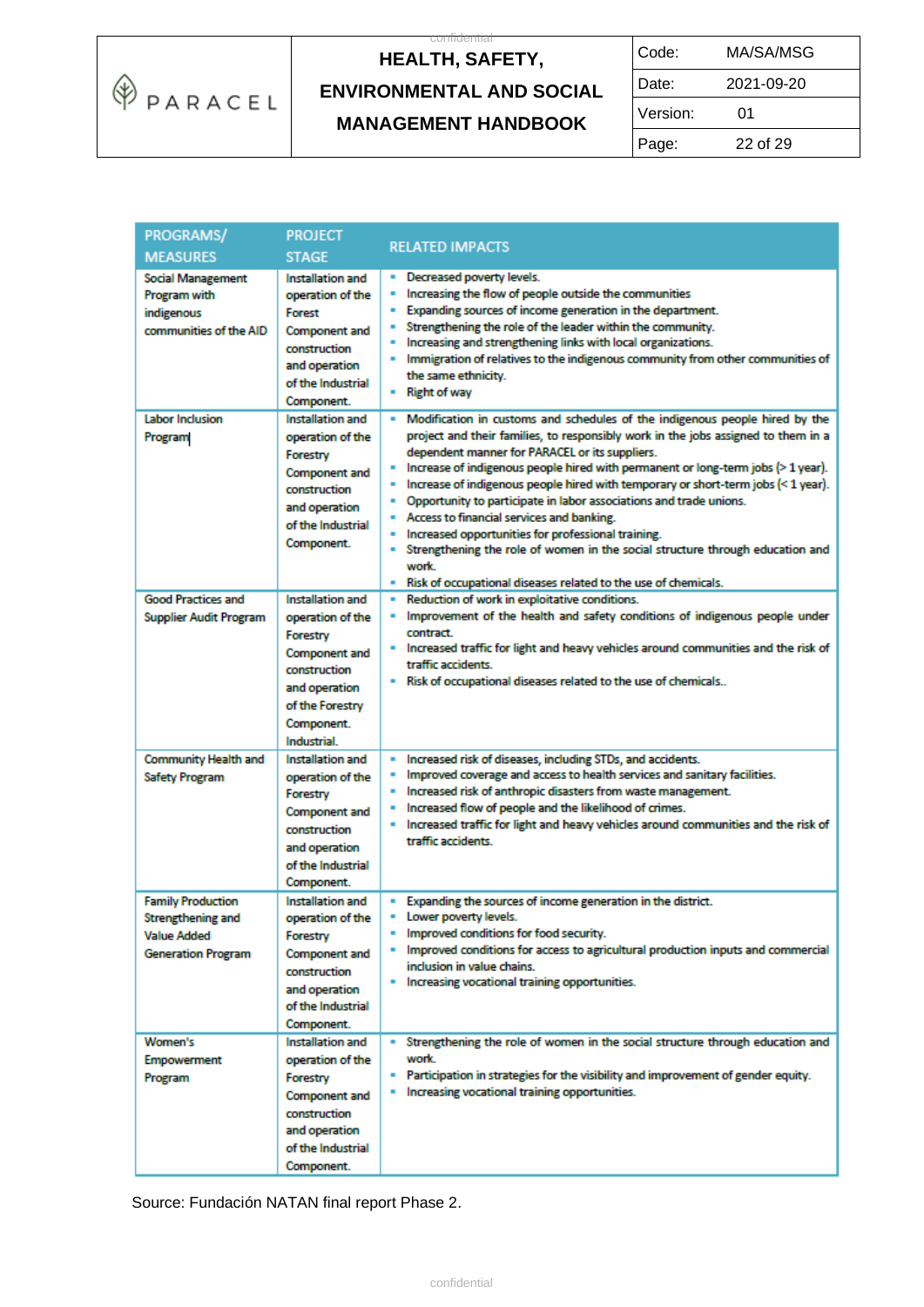| ⊛<br><b>PPARACEL</b> | <b>HEALTH, SAFETY,</b>          | Code:    | MA/SA/MSG  |
|----------------------|---------------------------------|----------|------------|
|                      | <b>ENVIRONMENTAL AND SOCIAL</b> | Date:    | 2021-09-20 |
|                      | <b>MANAGEMENT HANDBOOK</b>      | Version: | 01         |
|                      |                                 | Page:    | 23 of 29   |

There are two additional IP programs which complements the IP Plan:

- *PR/SS/RPI IP Relationship Program*, aiming to guarantee a constructive and continuous bond with these communities, safeguarding the intellectual property of the ancestral knowledge they possess, promoting full respect for human rights, dignity, their aspirations and culture, as well as the livelihoods that depend on the natural resources.
- *PR/SS/I69 IP Expectations Management Program,* aiming to manage (and when possible, to meet) the expectations of the IP, not only to satisfy their needs, but rather seeking the development of synergies that promote the construction of solid, collaborative and lasting relationships based on commitment and mutual trust.

### **9. EXTERNAL COMMUNICATIONS AND GRIEVANCE MECHANISMS**

The *PR/SS/QRI Complaints, Suggestions and Inquiries Management Program* guarantees proper attention and response to complaints, suggestions and inquiries from ownand third-party workers, indigenous peoples and, population of the project's areas of influence and ordinary people, establishing permanent communication channels. Main elements of this program are summarized below. Detailed implementation is set in *PC/SS/QSC Procedure for Complaints, Suggestions and Inquiries*.

| <b>Associated</b><br>population                                                   | <b>Proposed</b><br><b>Measures</b>                                                       | <b>Concrete actions</b>                                                                                                                                       | <b>Indicators</b>                                                                |
|-----------------------------------------------------------------------------------|------------------------------------------------------------------------------------------|---------------------------------------------------------------------------------------------------------------------------------------------------------------|----------------------------------------------------------------------------------|
| General                                                                           |                                                                                          | 1.1. Develop (count) a procedure for handling<br>complaints, suggestions and inquiries.                                                                       | Mechanism<br>developed                                                           |
|                                                                                   | Preparation and<br>1.<br>definition of the                                               | 1.2. Review and update of the procedure.                                                                                                                      | Built-in settings                                                                |
| Population /<br>Interest Groups<br>(collaborators,<br>suppliers, etc.)            | mechanism for<br>receiving and<br>managing<br>complaints,                                | 1.3. Socialize the procedure for managing<br>complaints, suggestions and consultations with<br>all Paracel stakeholders.                                      | No. of people<br>reached                                                         |
|                                                                                   | suggestions and<br>queries.                                                              | 1.4. Monitoring and verification of the operation of<br>the complaints, suggestions and queries<br>management system.                                         | No. of cases<br>attended<br>No. of cases<br>closed efficiently<br>No. of Queries |
| General<br>Population /<br>Interest Groups<br>(collaborators,<br>suppliers, etc.) | 2.<br>Establish<br>communication<br>channels to offer<br>the population<br>and employees | 2.1. Enable means of direct communication with<br>the population and collaborators<br>(emails,<br>numbers,<br>telephone<br>social<br>networks,<br>mailboxes). | No. of<br>Communication<br>Channels                                              |
| Indigenous<br>Communities                                                         | answers to their<br>doubts and<br>concerns.                                              | 2.2. Enable permanent communication channels<br>with<br>indigenous<br>communities<br>the<br>for<br>management of queries, requests and claims.                | No. of enabled<br>channels                                                       |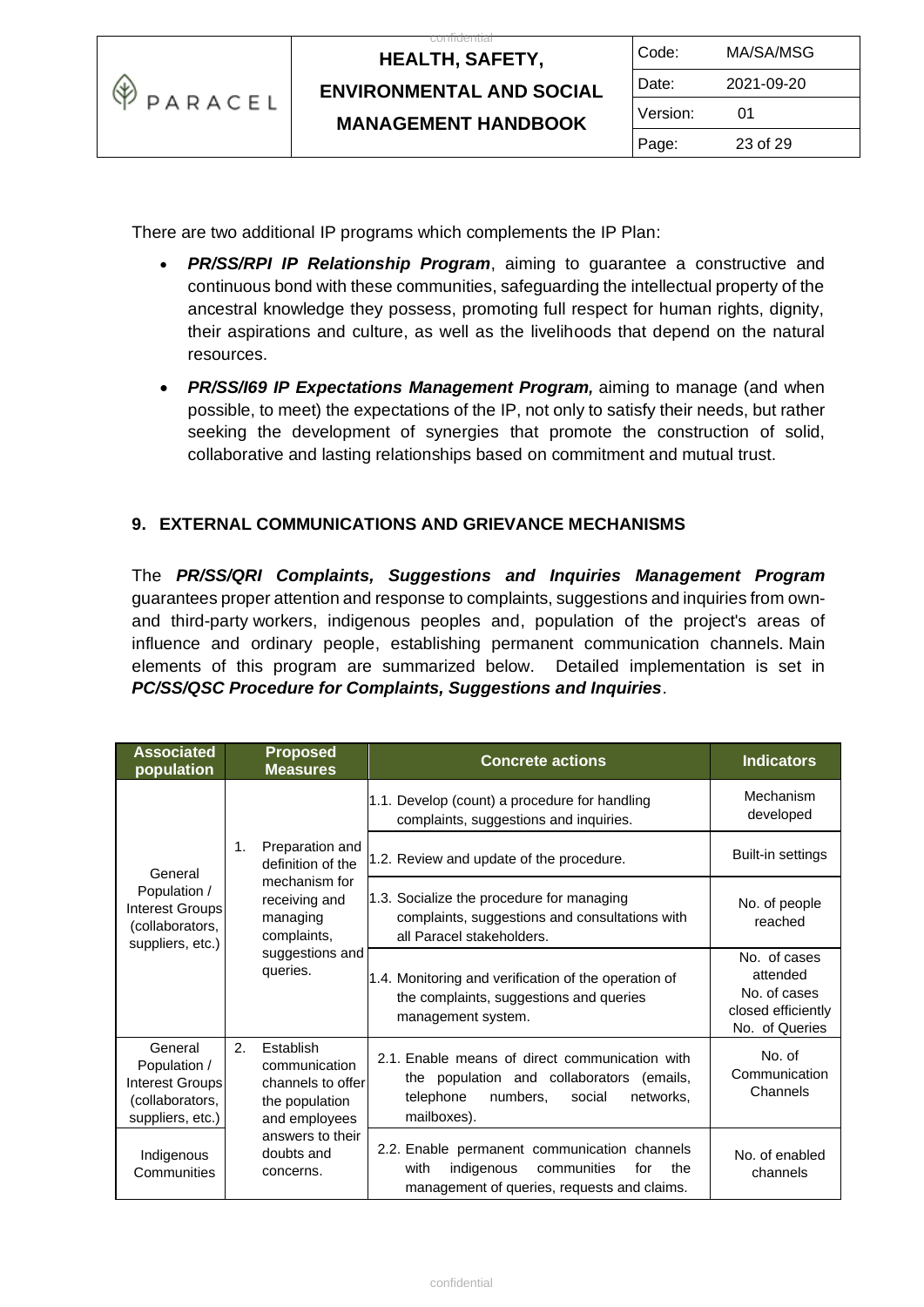

# **HEALTH, SAFETY, ENVIRONMENTAL AND SOCIAL**

 $\overline{c}$ 

| Code:    | MA/SA/MSG  |  |
|----------|------------|--|
| Date:    | 2021-09-20 |  |
| Version: | 01         |  |
| Page:    | 24 of 29   |  |

#### **MANAGEMENT HANDBOOK**

| General<br>Population /<br><b>Interest Groups</b><br>(collaborators,<br>suppliers, etc.) |                                                                                                                                                         | 2.3. Enable consultation and information offices for<br>the general population.                                                                                                                                                                 | No. of established<br>offices<br>No. of responses<br>(attentions)                                      |
|------------------------------------------------------------------------------------------|---------------------------------------------------------------------------------------------------------------------------------------------------------|-------------------------------------------------------------------------------------------------------------------------------------------------------------------------------------------------------------------------------------------------|--------------------------------------------------------------------------------------------------------|
|                                                                                          | 3.<br>Develop<br>governance<br>structures that<br>help promote<br>ethical conduct<br>within the<br>organization and<br>its interactions<br>with others. | 3.1. Development of a Code of Ethics.                                                                                                                                                                                                           | Written articles                                                                                       |
|                                                                                          |                                                                                                                                                         | 3.2. Formation of an Ethics Committee.                                                                                                                                                                                                          | Committee<br>members                                                                                   |
| General<br>Population /<br><b>Interest Groups</b><br>(collaborators,<br>suppliers, etc.) |                                                                                                                                                         | 3.3. Training and dissemination of the Code of<br>Ethics.                                                                                                                                                                                       | No. of people<br>reached<br>Number of signed<br>notes of<br>commitment to<br>compliance with<br>ethics |
|                                                                                          |                                                                                                                                                         | 3.4. Monitoring and follow-up of complaints related<br>to the Code of Ethics, received through<br>(mail,<br>mailboxes,<br>communication channels<br>corporate number, etc.).                                                                    | No. of complaints<br>received and<br>managed                                                           |
| Collaborators / 4.<br>Collaborators of<br>suppliers or<br>contractors                    | Freedom of<br>association and<br>collective<br>bargaining.                                                                                              | 4.1. Not discourage or oppose employees to<br>exercise their right to form or join their own<br>organizations to advance or protect their<br>interests or to bargain collectively.                                                              | No. of meetings                                                                                        |
|                                                                                          |                                                                                                                                                         | 4.2. Do not separate or discriminate against workers<br>who seek to form or join their own organizations<br>and bargain collectively.                                                                                                           | No. of meetings                                                                                        |
|                                                                                          |                                                                                                                                                         | 4.3. Failure to impose governance in cases of union<br>constitution constituted by workers of the same<br>profession, trade or specialty.                                                                                                       | No. of meetings                                                                                        |
|                                                                                          |                                                                                                                                                         | 4.4. Not exercising governance enforcement for the<br>of workers who<br>represent unions<br>cases<br>constituted by their peers in the same condition<br>who provide services in several companies of<br>the same industrial branch as Paracel. | No. of meetings                                                                                        |
|                                                                                          |                                                                                                                                                         | 4.5. Not to separate or discriminate against the<br>worker assigned in the position of delegate of<br>collective and / or union representations.                                                                                                | No. of meetings                                                                                        |
|                                                                                          |                                                                                                                                                         | 4.6. Protect the individual and collective rights of<br>workers, in the performance of their work.                                                                                                                                              | No. of meetings                                                                                        |

### **10. ONGOING REPORTING TO AFFECTED COMMUNITIES**

The *PR/SS/DCO Dissemination and Communication Program* aims to: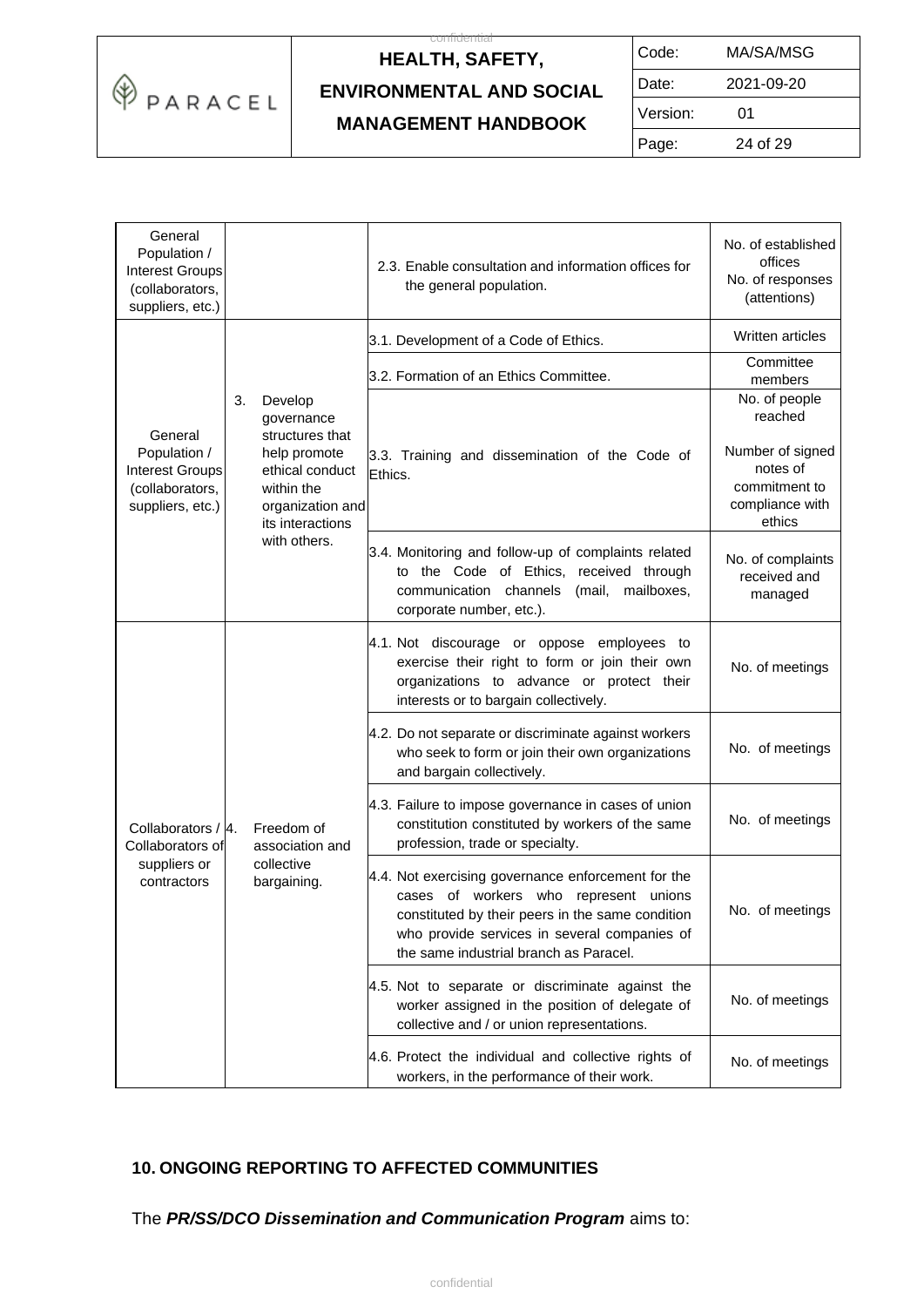

 $\overline{c}$ 

| Code:    | MA/SA/MSG  |  |
|----------|------------|--|
| Date:    | 2021-09-20 |  |
| Version: | 01         |  |
| Page:    | 25 of 29   |  |

- Report progress on implementation of Paracel´s commitments.
- Report monitoring results on issues that are of interest to the communities.
- Provide an immediate update if any new environmental or social risks emerge.
- Provide the information is provided regularly, in local language and easily understandable format.

Main activities of this program are:

- Provide information regarding the entire project process through bimonthly meetings, talks, workshops, distribution of brochures, etc. The information should include schedules, interventions on route, cut off public services, among others. Meetings with indigenous communities will be held monthly in community assemblies.
- Carry out monthly instances of formal dialogue with leaders of the indigenous communities.
- Prepare and disseminate audiovisual materials with relevant and updated information about the progress of the project and the execution of the management plans.
- Strengthen the link with the Communication and Monitoring Committee, through the development of specific activities with the members according to a work plan.
- House-to-house arrival and meetings with key stakeholders to deliver information in the directly affected area.
- Install an office in areas of influence of the project for the direct attention of the community

Paracel will use institutional communication channels that allow an effective flow and exchange of messages:

| <b>External Media</b>                         | <b>Internal Media</b>                              |
|-----------------------------------------------|----------------------------------------------------|
| Website, social media (Facebook, Twitter,     | Intranet                                           |
| YouTube, LinkedIn, Instagram)                 |                                                    |
| E-mails, Telephone lines                      | E-mails                                            |
| Videos, Graphic pieces, Flyers                | Posters and signage                                |
| Publications and Printed Material (Brochures- | Events, congresses, workshops, forums              |
| Publications-Brochures)                       | celebrations and meetings                          |
| Reports                                       | Manuals                                            |
| Presentations                                 | Internal Bulletins, Graphic pieces, Flyers, Videos |
| Events, congresses, workshops, forums         | WhatsApp                                           |
| celebrations and meetings                     |                                                    |
| Posters and signage                           | <b>Teams Platform</b>                              |
| Portal                                        | Portal                                             |

Paracel will also develop a Social Media Content Plan on a quarterly basis, considering the following dimensions and pillars: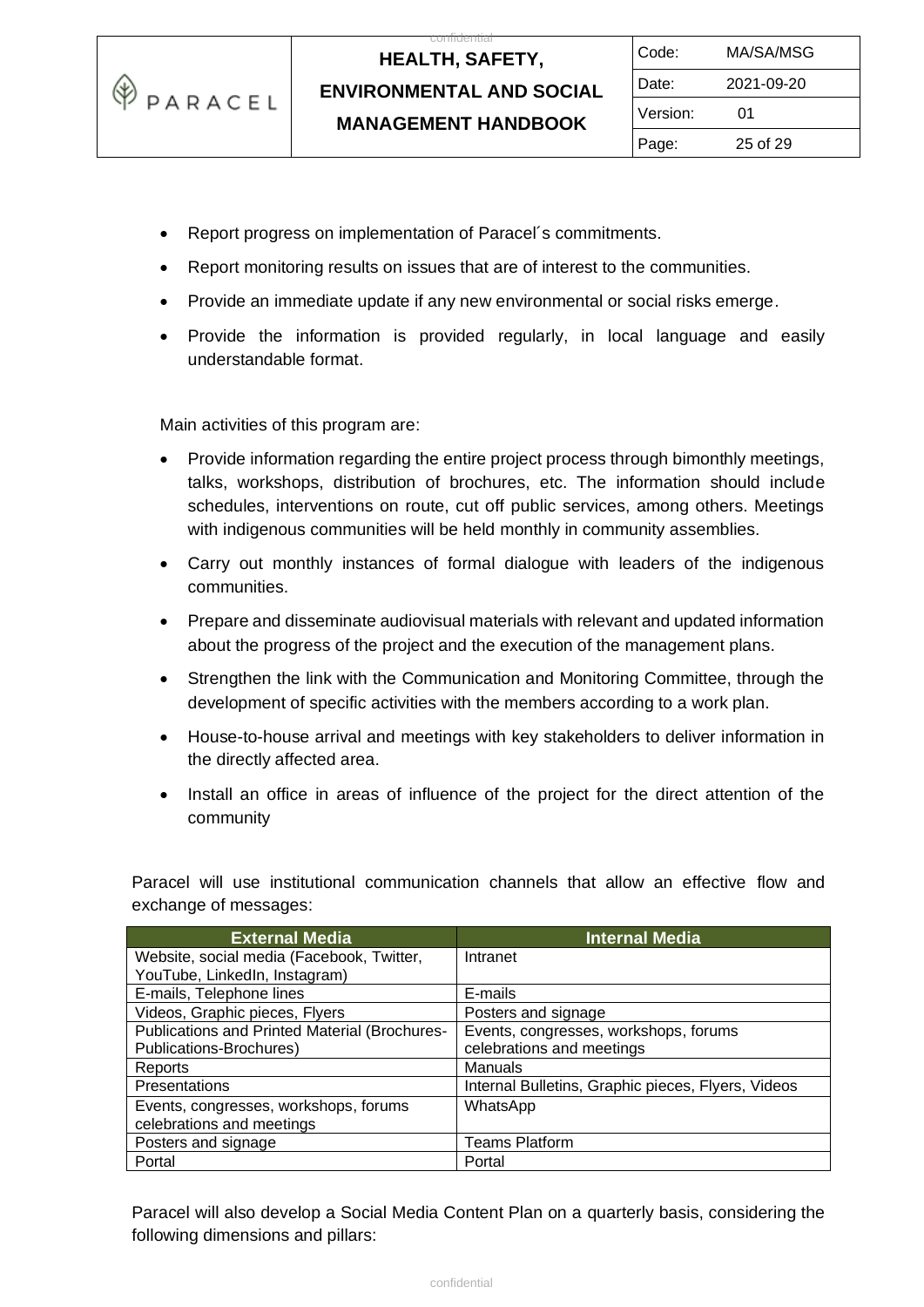

| Code:    | MA/SA/MSG  |
|----------|------------|
| Date:    | 2021-09-20 |
| Version: | 01         |
| Page:    | 26 of 29   |

| <b>Dimensions</b>                               | <b>Objectives</b>                                           | <b>Content pillars</b>                                                                                                                                                                                                                                                                                                                |
|-------------------------------------------------|-------------------------------------------------------------|---------------------------------------------------------------------------------------------------------------------------------------------------------------------------------------------------------------------------------------------------------------------------------------------------------------------------------------|
| Informative                                     | Disseminate information<br>on the stages of the<br>project. | - Industrial component.<br>- Forestry component.<br>- Logistics component.<br>- Information about offices and locations.<br><b>Communication Channels.</b><br>- Complaint channels.<br>- Norms and standards used.                                                                                                                    |
| Identity                                        | Making corporate<br>culture visible                         | - Identity: values, mission, vision, purpose, founders,<br>history, link to SDGs.<br>- Corporate culture: codes, work environment, internal<br>campaigns, volunteering, Human Talent searches,<br>Occupational Health and Safety.<br>- Strategic alliances.                                                                           |
| Sustainability<br>(social and<br>environmental) | Promoting sustainability<br>as a key value                  | - Socioeconomic benefits: job creation, inclusion, labor<br>training, social programs, campaigns with social<br>impact.<br>- Environmental benefits: clean energy production,<br>results of studies, environmental programs,<br>environmental campaigns.<br>- Sustainability Standards                                                |
| Economic                                        | Share information on the<br>economic impacts of<br>Paracel. | - Logistics<br>- Suppliers<br>- Investments                                                                                                                                                                                                                                                                                           |
| Pedagogical                                     | Strengthening bonds of<br>trust                             | - Forestry and environmental component: care of own<br>forests, participation of local producers, technologies,<br>equipment used.<br>- Myths and truths: environmental pollution, air<br>pollution, water pollution, drought and soil degradation<br>/ poverty.<br>- Occupational Health and Safety, Road Safety.<br>- Special Dates |

### **11. MONITORING AND REVIEW**

#### **11.1. Evaluation of the HSES-MS performance**

Paracel's HSES Management System is a living and constantly evolving tool through the plan-do-check-act cycle. It is reviewed annually by Senior Management, based on the *Annual HSES Performance Report*, which is to be prepared according to internationally recognized methodologies such as the Global Reporting Initiative (GRI), as accountability to its different stakeholders.

Each plan and program also includes its own set of performance indicators (i.e. quality control of the application of such plan or program) in order to evaluate the fulfillment of each of the objectives, as well as its own method and frequency of review.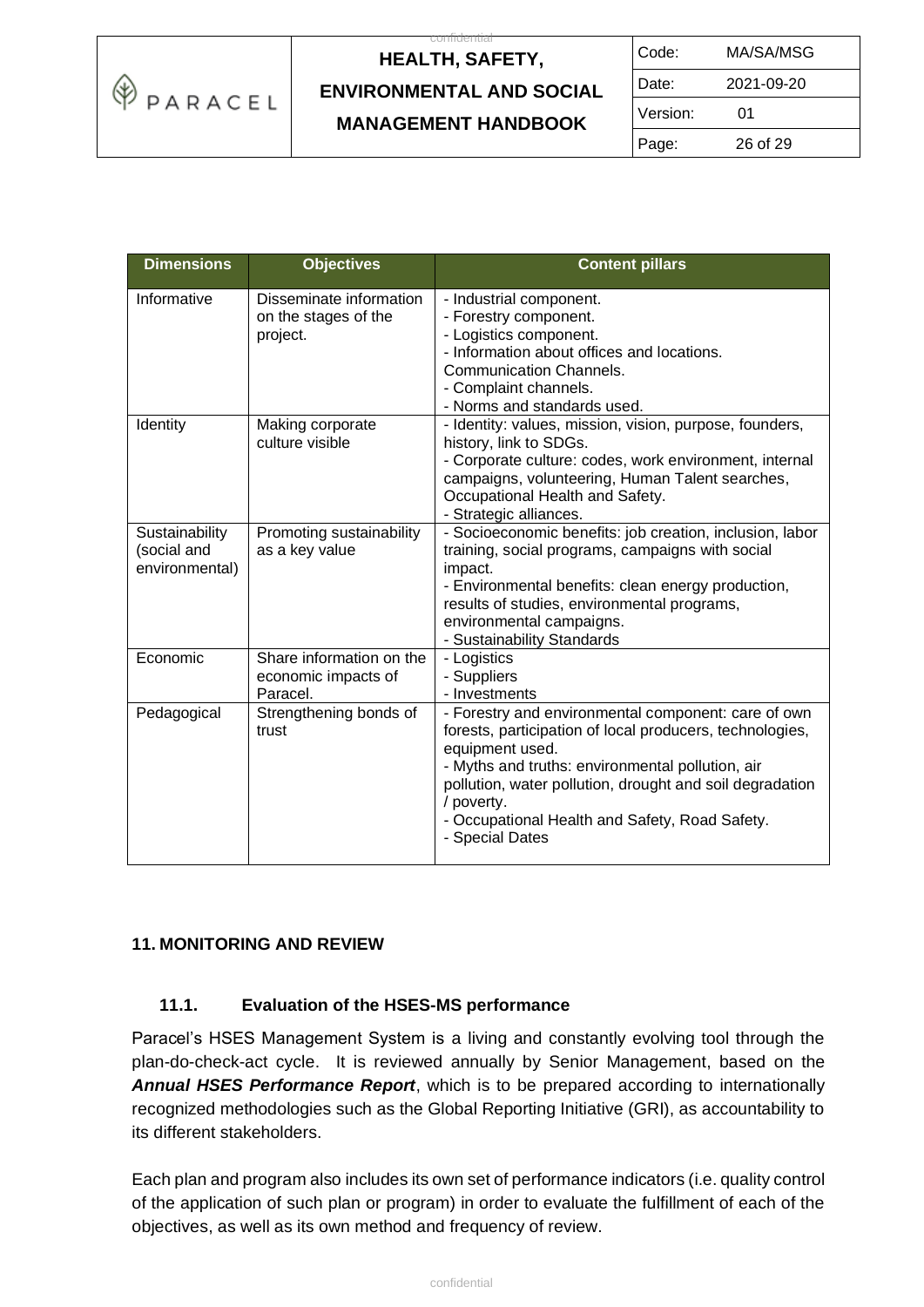

 $\overline{c}$ 

| Code:    | MA/SA/MSG  |  |
|----------|------------|--|
| Date:    | 2021-09-20 |  |
| Version: | 01         |  |
| Page:    | 27 of 29   |  |

### **11.2. Evaluation of the HSES performance of the Project**

The HSES performance of the project will be monitored through the implementation of the set of specific programs that are briefly commented below (see section #5.1):

| Code            | <b>Title</b>                                                                                | <b>Comments</b>                                                                                                                                                                                                                                                                                                                                  |
|-----------------|---------------------------------------------------------------------------------------------|--------------------------------------------------------------------------------------------------------------------------------------------------------------------------------------------------------------------------------------------------------------------------------------------------------------------------------------------------|
| PR/SS/MSO       | Social Monitoring Program                                                                   | Refers both to plantation and industrial areas, as<br>well as to IP.                                                                                                                                                                                                                                                                             |
| IN/SS/IMP       | Social Impact Measurement<br>Instruction                                                    | Aiming to provide information focused on the<br>design of new programs or review of the already<br>implemented ones, to improve its performance<br>and results, evaluate the efficient use of<br>resources and contribute to sort out the social<br>problems. Moreover, to contribute with social and<br>economic sciences knowledge generation. |
| PR/SS/RPI       | IP Relationship Program                                                                     | Establish semiannual meetings to monitor joint<br>work with the Paraguayan Indigenous Institute<br>(INDI)                                                                                                                                                                                                                                        |
| PR/SA/F04       | Monitoring Program for the<br>Quality of Surface and<br>Groundwater in the Forestry<br>Area | 18 freshwater and 14 groundwater sampling<br>points throughout the forestry area. Parameters<br>according to Res. 222/2002. Analysis according<br>to the APHA-AWWA-WPCF Standard Methods<br>for the examination of water and wastewater.                                                                                                         |
| <b>PR/SA/06</b> | <b>Biodiversity Monitoring</b><br>Program in the Forestry Area                              | Rainy and wet season surveys on Flora (59<br>monitoring points - MP), mammals (34 MP), birds<br>(53 MP), amphibians and reptiles (54 MP), fish<br>(18 MP) and eDNA (115 sampling points)<br>throughout the mos representative zones within<br>the Paracel's properties.                                                                          |
| PR/SA/C01       | <b>Control and Monitoring</b><br>Program of Erosive Processes<br>(during mill construction) | Regular check-up of drainage system cleanliness,<br>runoff of rainwater, solids retention cells operation<br>and status of the revegetation in critical areas.                                                                                                                                                                                   |
| PR/SA/C03       | Waste Management and<br>Monitoring Program (during<br>mill construction)                    | Monitoring of generation (monthly basis) of total<br>solid waste, non-hazardous waste, hazardous<br>waste, waste destined for recycling, and non-<br>conformities identified in each field inspection.                                                                                                                                           |
| PR/SA/C04       | <b>Vehicle Emissions and Dust</b><br>Control Program (during mill<br>construction)          | Monitoring of black smoke emitted by vehicles.                                                                                                                                                                                                                                                                                                   |
| PR/SA/C05       | Noise Monitoring Program<br>(during mil construction)                                       | Noise monitoring within the mill site (works area).<br>Background noise monitoring at the 4 points<br>located nearby around the mill site where<br>baseline measurements were performed.                                                                                                                                                         |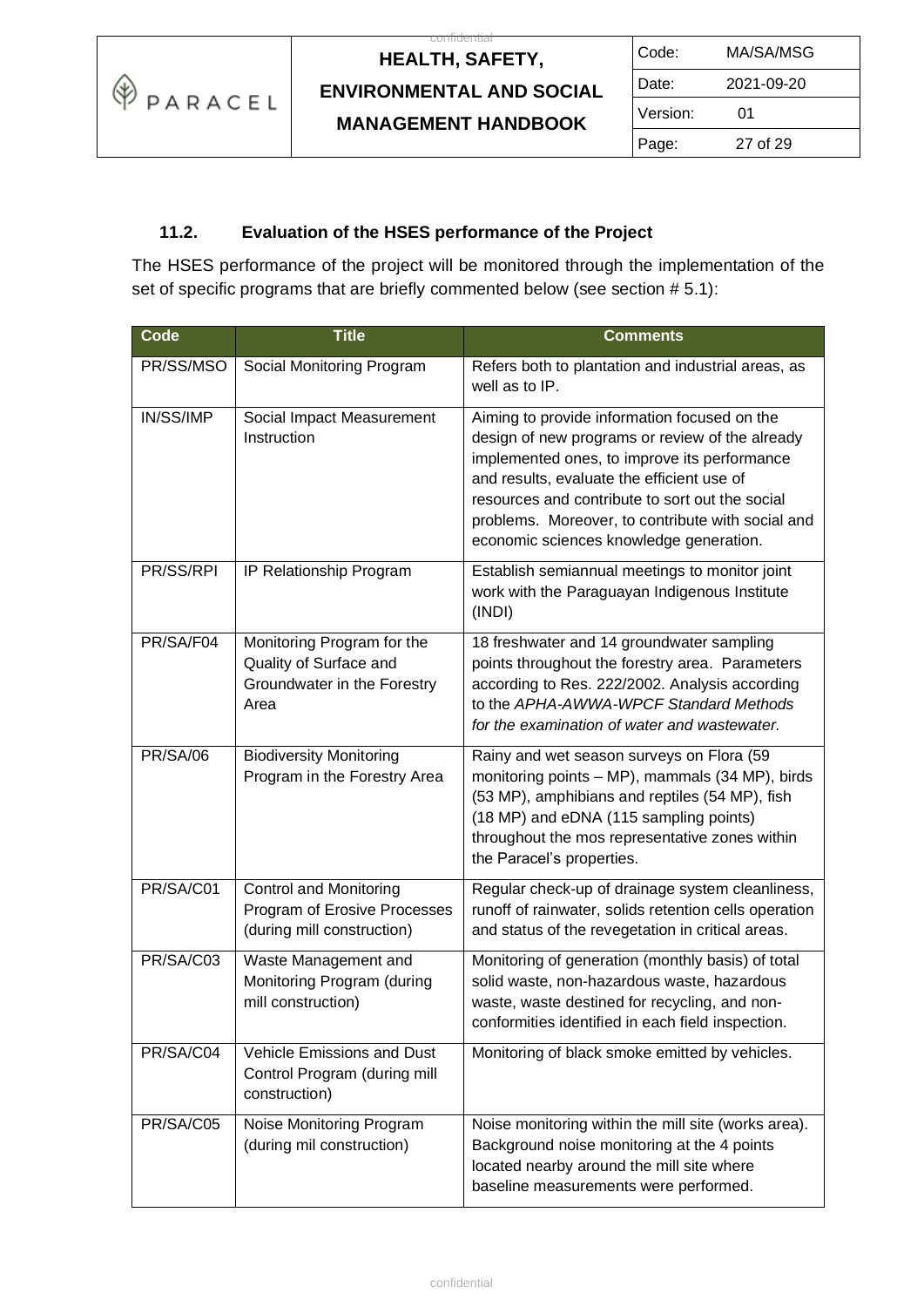

| Code:    | MA/SA/MSG  |  |
|----------|------------|--|
| Date:    | 2021-09-20 |  |
| Version: | 01         |  |
| Page:    | 28 of 29   |  |

| Code             | <b>Title</b>                                                            | <b>Comments</b>                                                                                                                                                                                                                                                                                                                                                                    |
|------------------|-------------------------------------------------------------------------|------------------------------------------------------------------------------------------------------------------------------------------------------------------------------------------------------------------------------------------------------------------------------------------------------------------------------------------------------------------------------------|
| PR/SA/O01        | Comprehensive Industrial<br>Waste Management Program                    | Monitoring of the amount of hazardous and non-<br>hazardous waste per ton of pulp produced.<br>Monitoring of the amount of waste recycled,<br>composted or sent to special treatment, treated<br>per year.                                                                                                                                                                         |
| <b>PR/SA/O02</b> | Mill<br><b>Effluent Monitoring Program</b>                              | 12 sampling points in the wastewater treatment<br>plant. Final effluent parameters according to Res.<br>222/2002. Analysis according to the APHA-<br>AWWA-WPCF Standard Methods for the<br>examination of water and wastewater.                                                                                                                                                    |
| PR/SA/O03        | Mill Noise Monitoring Program                                           | Background noise monitoring at the 4 points<br>located nearby around the mill site where<br>baseline measurements were performed.                                                                                                                                                                                                                                                  |
| PR/SA/O04        | Surface and Groundwater<br>Quality Monitoring Program (in<br>mill site) | 2 freshwater sampling points at the Rio Paraguay<br>(1 downstream and 1 downstream effluent<br>discharge point), 6 groundwater sampling points<br>within the mill site (2 upstream and 4 downstream<br>the mill platform). Parameters according to Res.<br>222/2002. Analysis according to the APHA-<br>AWWA-WPCF Standard Methods for the<br>examination of water and wastewater. |
| PR/SA/O05        | Mill<br><b>Emissions Monitoring Program</b>                             | On-line monitoring of Particulate Material (PM),<br>TRS, NOx, Sox, CO, O2, Temperature, Humidity,<br>and calculation of gas flow from recovery boiler,<br>lime kilns and biomass boiler.                                                                                                                                                                                           |
| PR/SA/O06        | <b>Biodiversity Monitoring</b><br>Program (in mill site)                | Monitoring of flora, mammals, birds, amphibians<br>and reptiles in the Native Restoration Area within<br>the mill site. Monitoring of aquatic communities<br>and sediments at 4 sampling points located in the<br>Rio Paraguay (2 upstream and 2 downstream the<br>effluent discharge point).                                                                                      |
| PR/SA/O07        | Air Quality Monitoring<br>Program (in mill's area of<br>influence)      | 2 continuous-sampling points located in Loreto<br>and Concepción City as per MADES' request.<br>Parameters: Total Suspended Particles; PM10;<br>PM2.5; NOx; SO2; TRS; H2S; CO; O3.                                                                                                                                                                                                 |
| <b>TBD</b>       | Monitoring and evaluation of<br>contractors' performance<br>program     | Under preparation.                                                                                                                                                                                                                                                                                                                                                                 |
| <b>TBD</b>       | Internal and external auditing<br>program                               | Under preparation.                                                                                                                                                                                                                                                                                                                                                                 |